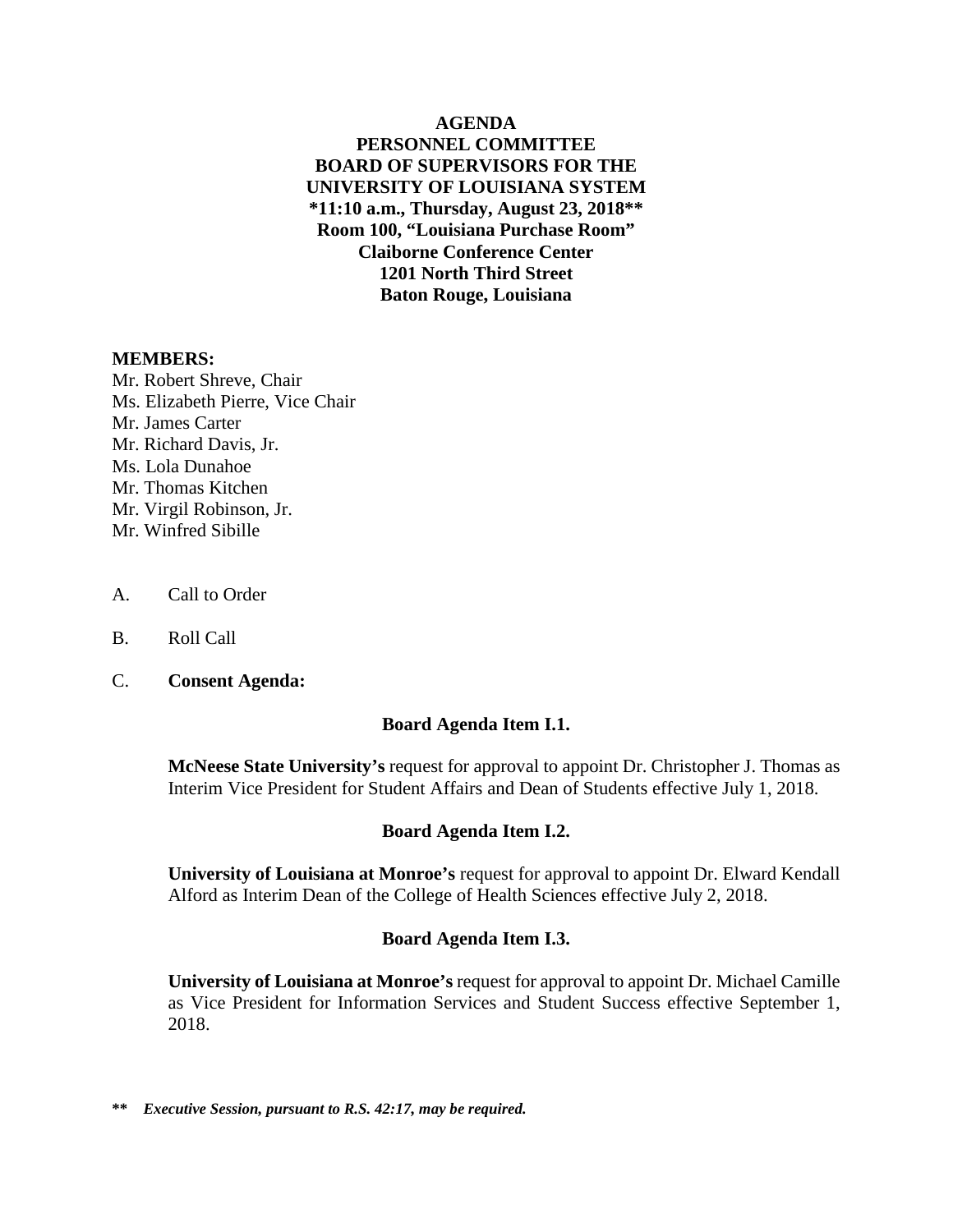Personnel Committee August 23, 2018 Page 2

## **Board Agenda Item I.4.**

**University of Louisiana at Monroe's** request for approval of a title change for Dr. [William Graves from Chief Business Officer to Vice President for Business Affairs](#page-24-0)  effective September 1, 2018.

- D. Other Business
- E. Adjournment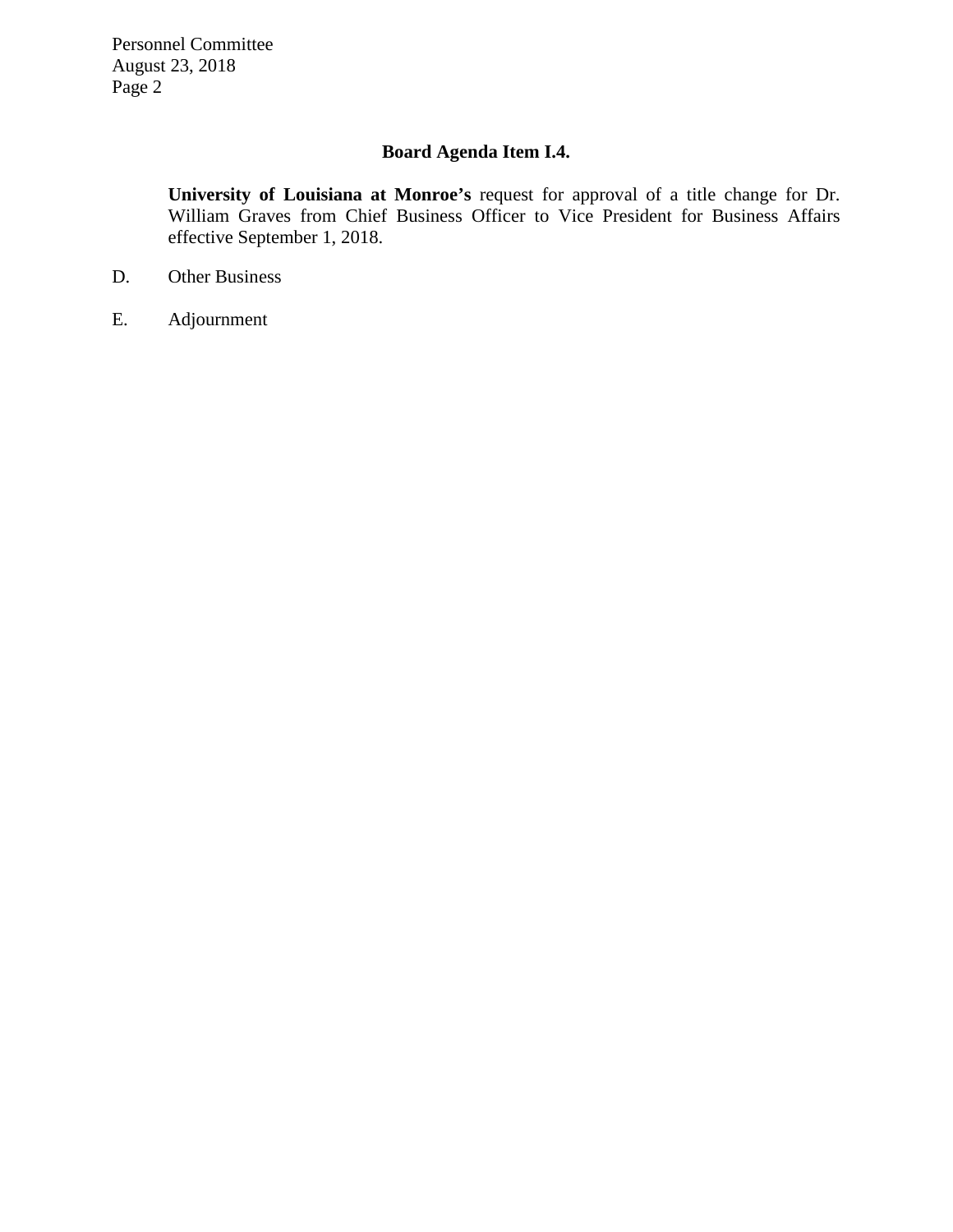## **BOARD OF SUPERVISORS FOR THE** UNIVERSITY OF LOUISIANA SYSTEM

#### PERSONNEL COMMITTEE

#### **August 23, 2018**

Item I.1. McNeese State University's request for approval to appoint Dr. Christopher J. Thomas as Interim Vice President for Student Affairs and Dean of Students effective July 1, 2018.

### **EXECUTIVE SUMMARY**

The University requests approval to appoint Dr. Christopher J. Thomas as Interim Vice President for Student Affairs and Dean of Students effective July 1, 2018 at an annual salary of \$77,885. The staff recommends approval.

## **RECOMMENDATION**

It is recommended that the following resolution be adopted:

NOW, THEREFORE, BE IT RESOLVED, that the Board of Supervisors for the University of Louisiana System hereby approves McNeese State University's request for approval to appoint Dr. Christopher J. Thomas as Interim Vice President for Student Affairs and Dean of Students effective July 1, 2018.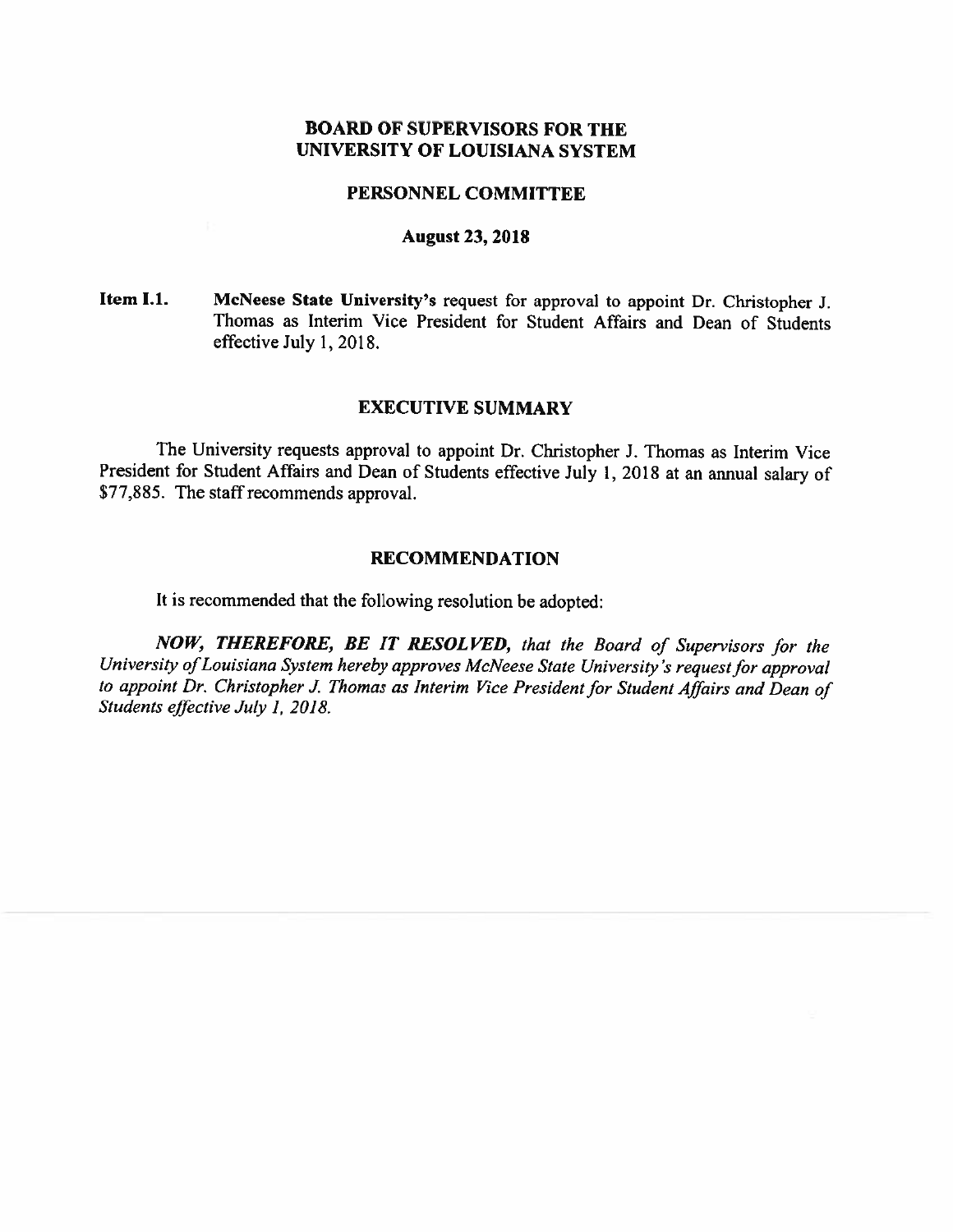

 $11$ 

August 10, 2018

Dr. James B. Henderson, President University of Louisiana System 1201 North Third Street **Suite 7-300** Baton Rouge, LA 70802

Dear Dr. Henderson:

Enclosed are (5) copies of McNeese State University's request for approval to appoint Dr. Christopher J. Thomas as Interim Vice President for Student Affairs and Dean of Students.

Please place this item on the ULS Board of Supervisors' agenda for consideration and approval at the August 23, 2018 meeting.

Thank you for your attention in this matter.

Sincerely,

Dr. Daryl V. Burckel President

Enclosures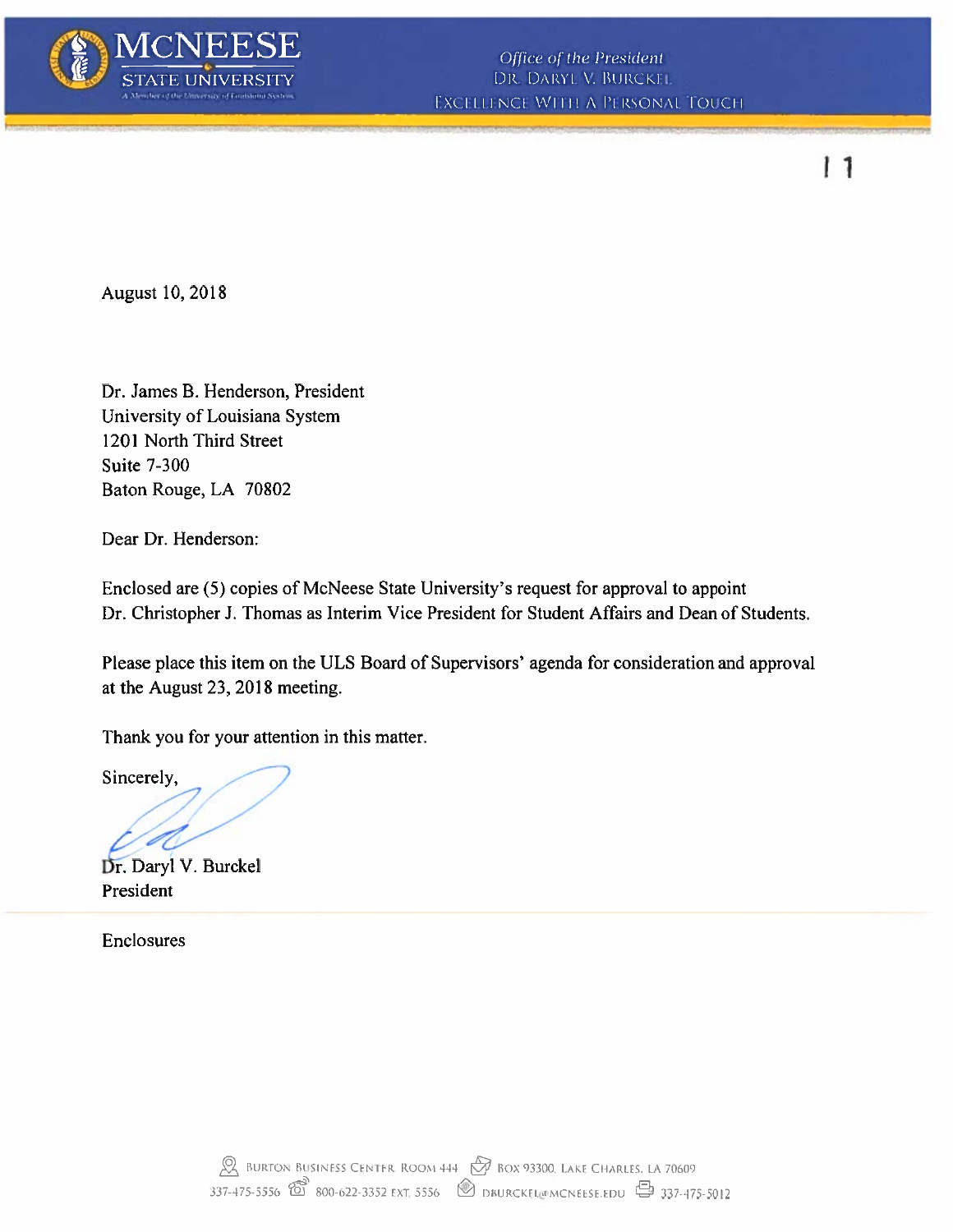## Relevant Higher Education Experience and Accomplishments

## McNeese State University, Lake Charles, Louisiana

## Interim Vice President for Student Affairs & Dean of Students

Oversee all areas of Student Affairs including Disability Services, Student Services,  $\bullet$ Student Health & Development Services, service on Crisis Intervention Team, Incident Management Team, and Emergency Management Team

## **Assistant Vice President for University Services**

Oversee all areas of University Services including Student Code of Conduct & Academic Integrity, Dining Services (Chartwells) and Housing Services (RISE), Campus Emergency & 24 hour response, Students in Crisis Initiative, Title IX & VOWA administrator, Counseling & Health Services (campus infirmary & counseling center), Student Union & Campus Activities (Leadership, Multicultural, Greek Life, Campus Programming Board, Student Government Association, Campus Organizations) Career & Student Development Center, Cowgirl Kickers Dance Team, Summer Camps Administrator, Crisis Intervention Team, Emergency Management Team, Homecoming Parade Coordinator

## Director of Career & Student Development Center

- Oversee operation of the Career & Student Development Center responsible for  $\bullet$ incorporation of best practices and office revitalization
- Supervision of administrative support personnel, professional staff, graduate assistants,  $\bullet$ student leaders and student workers
- Responsible for all career and student development outreach and programming including  $\bullet$ Career Fair (100+ participants) and Teacher Fair (20+ parish school boards)
- Research and report on all aspects on Career & Student Development at McNeese  $\bullet$

## **Director of Campus Life**

- Oversee Student Code of Conduct & Academic Integrity enforcement, serve as University liaison for Dining Services (Chartwells) and Housing Services (Ambling)
- Supervision of administrative support personnel, professional staff, graduate assistants, student leaders and student workers
- Responsible for internal budget oversight and development in excess of \$1,000,000
- Research and report on all aspects of campus life and leadership

## **Associate Dean of Student Services**

- Oversee Student Code of Conduct & Academic Integrity enforcement, serve as University liaison for Dining Services (Chartwells) and Housing Services (Ambling)
- Supervision of administrative support personnel, professional staff, graduate assistants, student leaders and student workers
- Responsible for internal budget oversight and development in excess of \$800,000
- Research and report on all aspects of campus life and leadership

#### Assoc. Dean of Student Life, Dir. of Student Union & Student Activities 2008-2011

## 2018- Present

## 2012-2014

 $2011 - 2012$ 

2014

## 2015-2018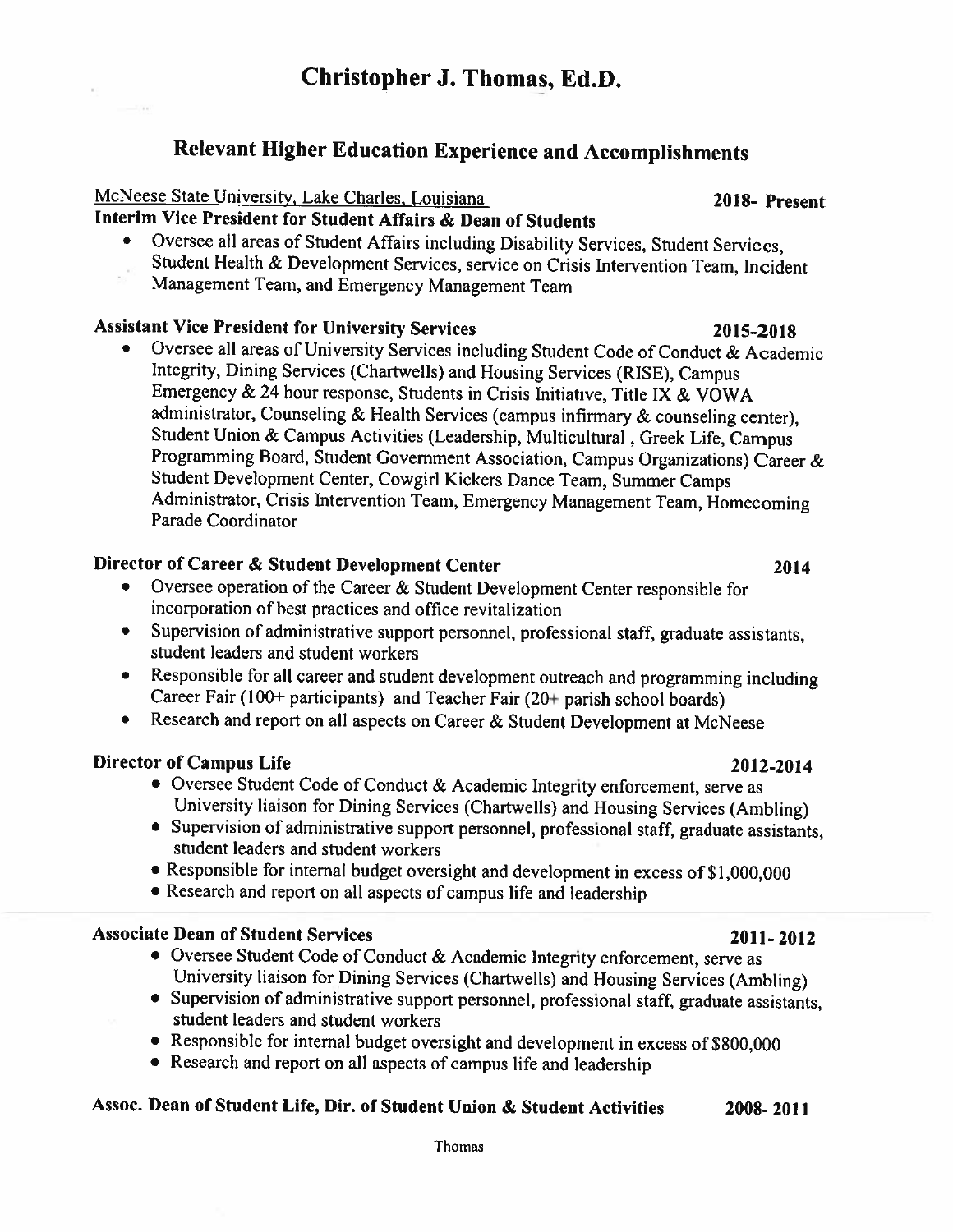- Oversee Holbrook Student Union Complex and all areas of Campus Life & Leadership including campus programming, Greek Life, Student Government Association, Student Union Board (SUB), student organizations (130+), student leadership development, Cowboy Camp for incoming students, Cowgirl Kickers, McNeese Cheerleaders, and Student Union operations
- Supervision of administrative support personnel, professional staff, graduate assistants, student leaders and student workers
- Responsible for internal budget oversight and development in excess of \$500,000
- Research and report on all aspects of campus life and leadership

## **Assistant Dean for Campus Life**

- Oversee areas of Campus Life & Leadership including campus programming, Greek Life, Student Union Board (SUB), student organizations (90+), student leadership development, Cowgirl Kickers, Cheerleaders, and Student Union operations
- Supervision of administrative support personnel, professional staff, graduate assistants, and student workers
- Responsible for internal budget oversight and develop in excess of \$300,000
- Conduct research and prepare reports for internal and external audiences on all aspects of campus life including Student Organization Handbook, demographic and academic data, student attitudes and behaviors, leadership development, and outcomes assessments
- Initiated and completed successful redesign and implementation of new Student Union Board philosophy, function, budgeting & oversight, program assessments, new branding concept & recognition campaign
- Service on Dean of Students staff regarding disciplinary matters and actions

## **Student Activities Coordinator**

- 2006-2007 • Served as advisor for student programming group- Student Union Board (SUB), Greek Life (12), and registered Student Organizations (80+)
- Supervised graduate assistant and student employees
- Initiated comprehensive assessment project for student leaders and programs including gathering general demographic and academic data, and conducted numerous focus groups with student leaders
- Conducted weekly meetings with student leaders in campus organizations, Student Union Board, and Greeks including alums, and national representatives

## University of North Texas, Denton, Texas

## **Program Coordinator, Union Programs**

- Served as supervisor for Union Programs Office, overseeing professional, administrative support personnel, graduate assistants, and student employees
- Developed and oversaw office budget in excess of \$250,000
- Designed, conducted, interpreted, and implemented University Union survey assessment project for Division of Student Affairs regarding current Union usage and perception and potential Union expansion
- Service on numerous committees both in the Union and the University
- Served as programming resource for campus community, assisting with campus-wide events from new student orientation, homecoming, honors day, through graduation
- Responsible for Union Programs events and advisement of Student Program Board

## **Program Advisor, Union Programs**

## 2007-2008

# 2001-2005

## 2005-2006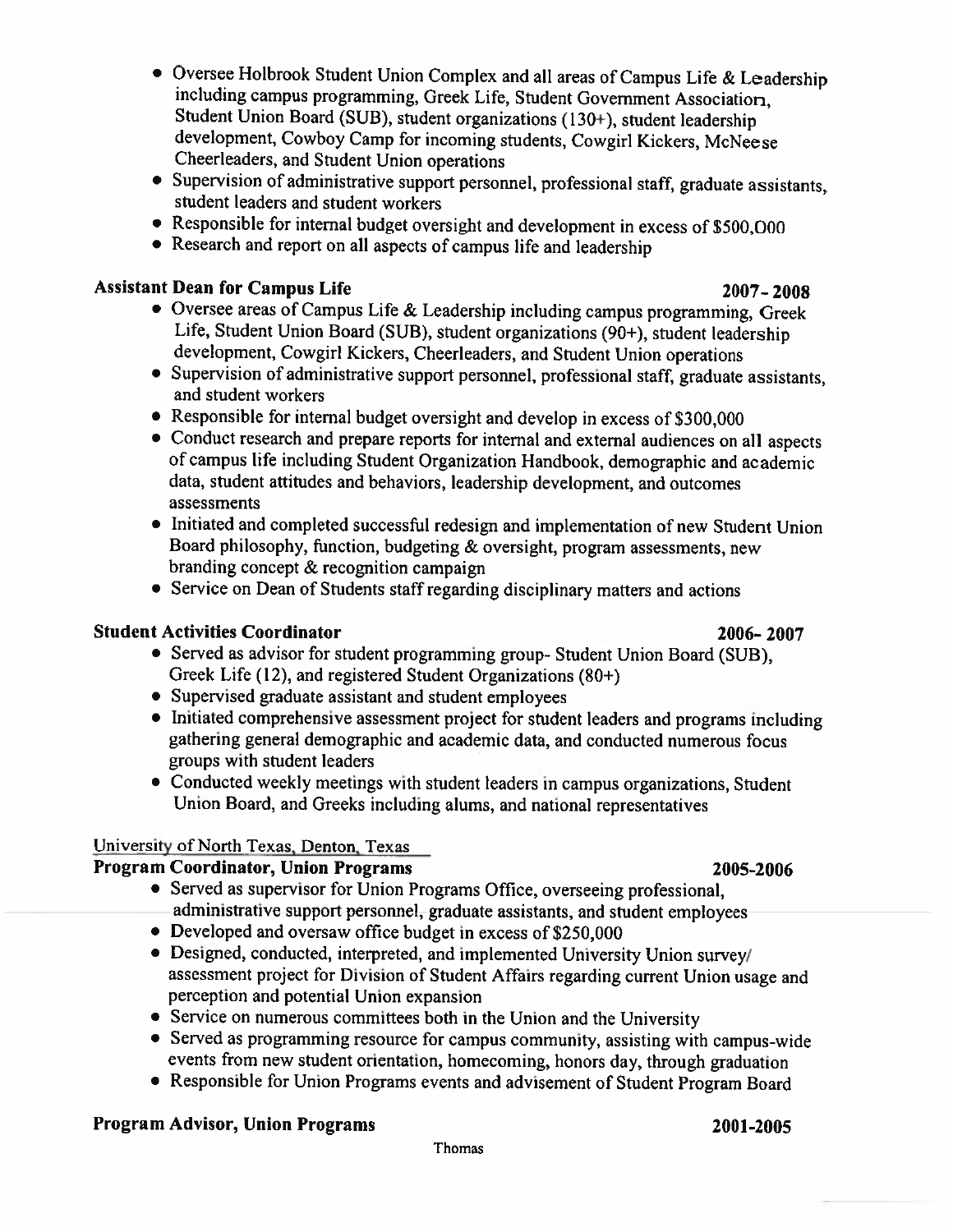- McNeese State University, Lake Charles, Louisiana
	- Thomas
- Served as primary advisement for Student Program Board for UNT and assisted Program Coordinator with Union Programs events
- Supervisor for Graduate Assistant, student employees, co-supervisor for administrative support personnel
- Oversee Development of Program Budget in excess of \$80,000, with an increases of funding by 20%
- Service on numerous campus wide programming, safety, and assessment committees
- Redesigned and implemented new Union Safety procedures and created Emergency Red Folder Initiative updated version still in use

## Texas State University, San Marcos, Texas

## **Graduate Research Assistant, Student Organizations**

- Member of Campus Activities & Student Organizations staff assisting with all manner of campus life and leadership from orientation to graduation
- Oversaw 200+ Student Organizations & assisted Organization Advisors
- Actively participated in reorganization of Greek Life
- Responsible for disbursement of Student Organizations Council funds in excess of \$20,000, new organization recognition, and judicial affairs

## **Office of Multicultural Student Affairs**

• Helped coordinate multicultural programs and develop Federal grants

## **International Students Office**

- Assisted Director in all manors of issues regarding office and international students
- Researched, designed, and created the first International Student Handbook updated version currently in use

## **Education**

## Doctorate of Education in Higher Education

University of North Texas-Denton, Texas

Community College Cognate with Stephen Katsinas, Ph.D., Don Buchholz Chair in Higher Education & Director of Bill J. Priest Center for Community College Education Dissertation title "Southwest Texas Junior College: Institutional Transformation Along the Border"

## Master of Education in Counseling & Guidance

Texas State University- San Marcos, Texas College Student Affairs Cognate with James Studer, Ph.D., Vice President Student Affairs

## **Bachelor of Arts in English Literature & Psychology**

Westminster College-Fulton, Missouri

Senior English Thesis "William S. Burroughs" Nova Trilogy" Senior Psychology Seminar topic "Evolution of Consciousness"

## **Teaching Experience**

| University of Alabama, Tuscaloosa, Alabama           |  |
|------------------------------------------------------|--|
| <b>Member of the Graduate Faculty</b>                |  |
| • Service on Higher Education Dissertation Committee |  |

## 1998-2000

2000

2005

1997

2015-2018

2008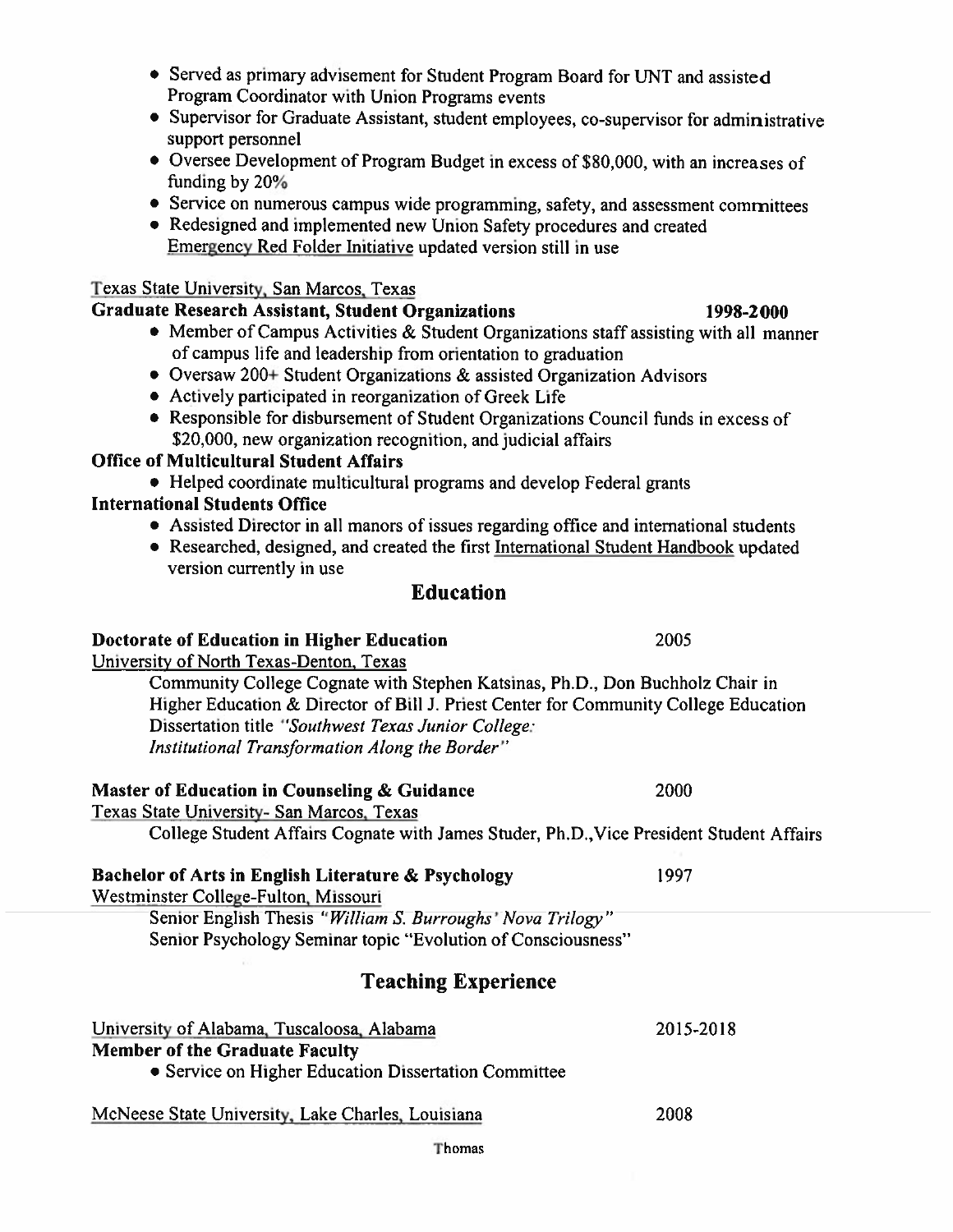## **Instructor, Freshmen Foundations**

• Taught Freshmen Foundations course for incoming students

## McNeese State University, Lake Charles, Louisiana

## **Instructor, Upward Bound Program**

• Created and delivered course "Introduction to Higher Education Survey and **First Generation College Student Success"** 

## University of North Texas, Denton, Texas

## **Instructor, Upward Bound Program**

• Created and taught courses in-"Introduction to Higher Education," "First Generation" College Students," "Introduction to Philosophy," & "Introduction to Psychology"

#### Lecturer, Introduction to College Success- Psychology 1000 2002-2005

• Psychology 1000 instructor to incoming students four years with above average ratings

## **Professional Activities**

## **Presentations**

 $\rightarrow$ 

- "Service & Comfort Animals, a Different Kind of Animal, " LACUSPA Conference, New Orleans, LA, September 2017
- "Student Services Resources for Faculty," McNeese Faculty Retreat, Lake Charles, LA August, 2016
- "Students in Crisis- Interventions & Options," McNeese Faculty Retreat, Lake Charles, LA **August, 2014**
- "Five Columns of Campus Life Promotion" APCA Advisors Keynote APCA Regional Conference Hershey, PA March, 2014
- "Engaging Students: Resources for Faculty," McNeese Faculty Retreat, Lake Charles, LA July, 2012
- "Student Learning Outcomes." APCA Enegize Conference, Lake Charles, LA June, 2012
- "Role of SGA in Transfer Student Success," LACUSPA Conference, Lafayette, LA, September 2011
- "Civility and Student Affairs," APCA Enegize Conference, Lake Charles, LA June, 2011
- "Student Union Roundtable: Best Practices in Trying Budget Times," LACUSPA Conference, Alexandria, LA, September 2009
- "Making Meaning in Leadership Choices," Keynote Speaker for Sigma Lambda Induction, APCA National Conference, Atlanta, GA, March 2008
- "Creating & Funding the Leadership & Multicultural Offices at McNeese State University-New steps in the right direction," LACUSPA Conference, Alexandria, LA, September 2010
- "Student Union Roundtable: Best Practices in Trying Budget Times," LACUSPA Conference, Alexandria, LA, September 2009
- "Making Meaning in Leadership Choices," Keynote Speaker for Sigma Lambda Induction, APCA National Conference, Atlanta, GA, March 2008
- "Servant, Transactional, & Empathic Leadership," APCA National Conference, Atlanta, GA, March 2008
- "College Pride and Your Degree: What value are you placing on it?" APCA Regional Conference, Houston, TX, November 2007
- "Exercise in Ethics" APCA National Conference, Atlanta, Georgia, March 2007
- "Being in the Mix: the Value of Eclectic Relationships" APCA Regional Conference, Dallas,

2007

2002-2006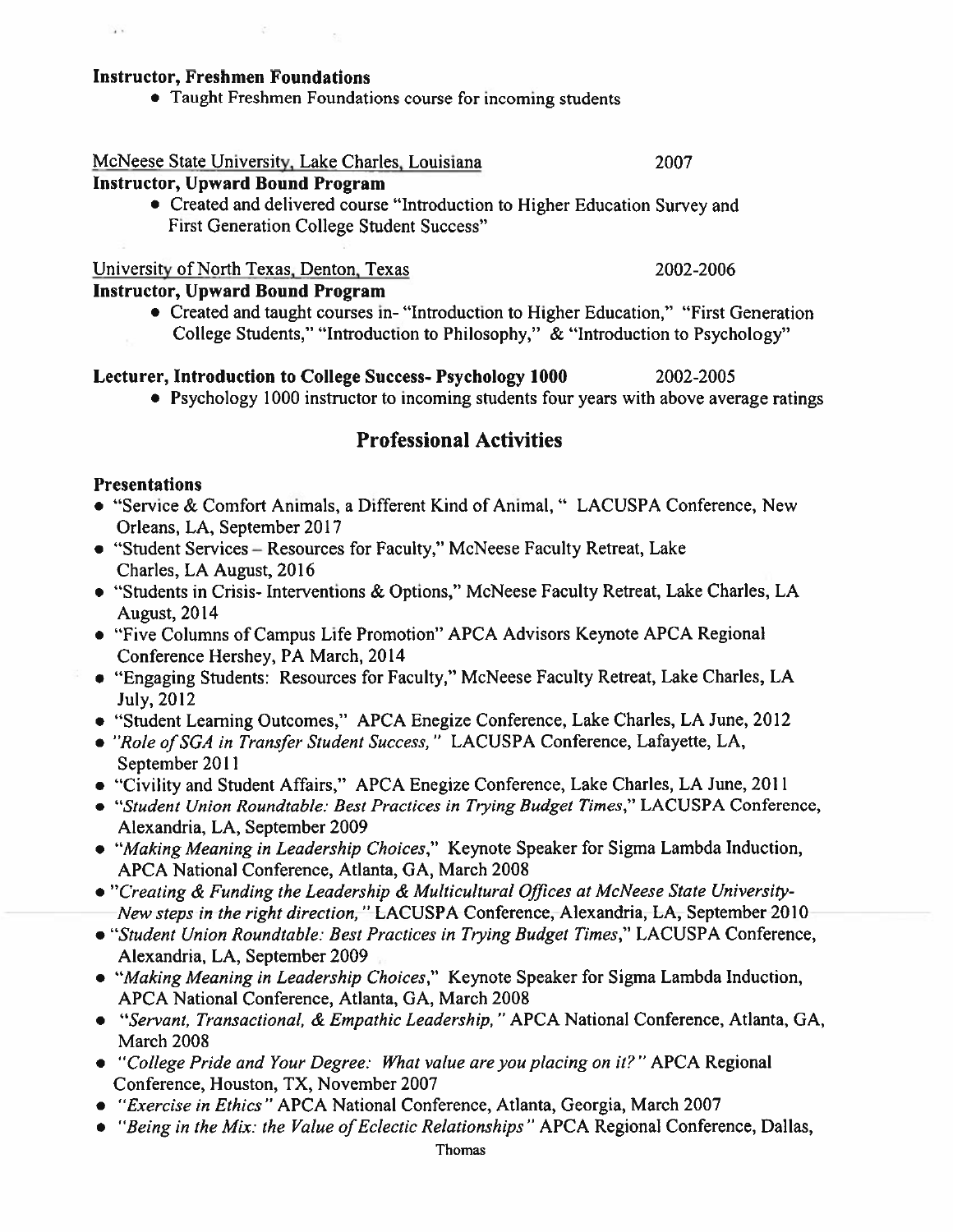TX, November 2006

- "Officer Transitions: Keeping your Vision and Mission Intact," University of North Texas, Dean of Students Office Student Leadership Series, January 2006
- "Program Planning Nuts and Bolts," University of North Texas Dean of Students Office Student Leadership Series, October 2005
- "New Exercises in Ethics," Association for Promotion of Campus Activities Regional Conference, Houston, TX, November 2004
- "Programming for Commuters," Roundtable Discussion for "Creating New Paths University of North Texas Commuter Conference," February 2004
- "Exercise in Ethics," Sigma Lambda Gamma Leadership Development, University of North Texas, April 2004
- "Southwest Texas Junior College: Organizational Change on the Border," Bill J. Priest Center Advisory Meeting, University of North Texas, November 2003
- "Exercise in Ethics," Sigma Lambda Gamma Leadership Development, University of North Texas, November 2003
- "Exercise in Ethics," University of North Texas Multicultural Student Leadership Series, November 2003
- "Southwest Texas Junior College: An Update," 2<sup>nd</sup> Annual Rural Community College Alliance, San Antonio, TX, October 2003
- "Servant leadership & You," Presentation at TASSSP Student Leadership Conference, University of North Texas, July 2003
- "Exercise in Ethics," Presentation at National Association of Campus Activities National Conference, Indianapolis, IN, February 2003
- "Southwest Texas Junior College: A Case Study" Presentation at inaugural Rural Community College Alliance, Memphis, TN, October 2002

## **Publications**

• "The Finger that Points at the Moon" November/December 2008 issue of Association for Promotion of Campus Activities Student Activities Journal

• "Ceremonies, Rituals, Artifacts Metaphysical Processes and their Importance for Emerging College Students" March/April 2008 issue of Association for Promotion of Campus Activities **Student Activities Journal** 

- "College Pride and Your Degree: What value are you placing on it?" October/November 2007 issue of Association for Promotion of Campus Activities Student Activities Journal
- "Exercise in Ethics" March 2007 issue of Association for Promotion of Campus Activities **Student Activities Journal**

| Past President                                 | <b>LACUSPA</b>           | 2013-2014    |
|------------------------------------------------|--------------------------|--------------|
| President                                      | <b>LACUSPA</b>           | 2012-2013    |
| President Elect                                | <b>LACUSPA</b>           | 2011-2012    |
| Conference Program Chair                       | <b>LACUSPA</b>           | 2011         |
| Professional & Student Development Coordinator | <b>APCA</b>              | 2006-Present |
| National Advisory Board                        | <b>APCA</b>              | 2006-Present |
| McNeese Assessment Team                        | McNeese State University | 2006-Present |
| <b>Homecoming Committee</b>                    | McNeese State University | 2006-Present |
| <b>Student Organizations Committee (Chair)</b> | McNeese State University | 2006-Present |
|                                                |                          |              |

## **Committee Service**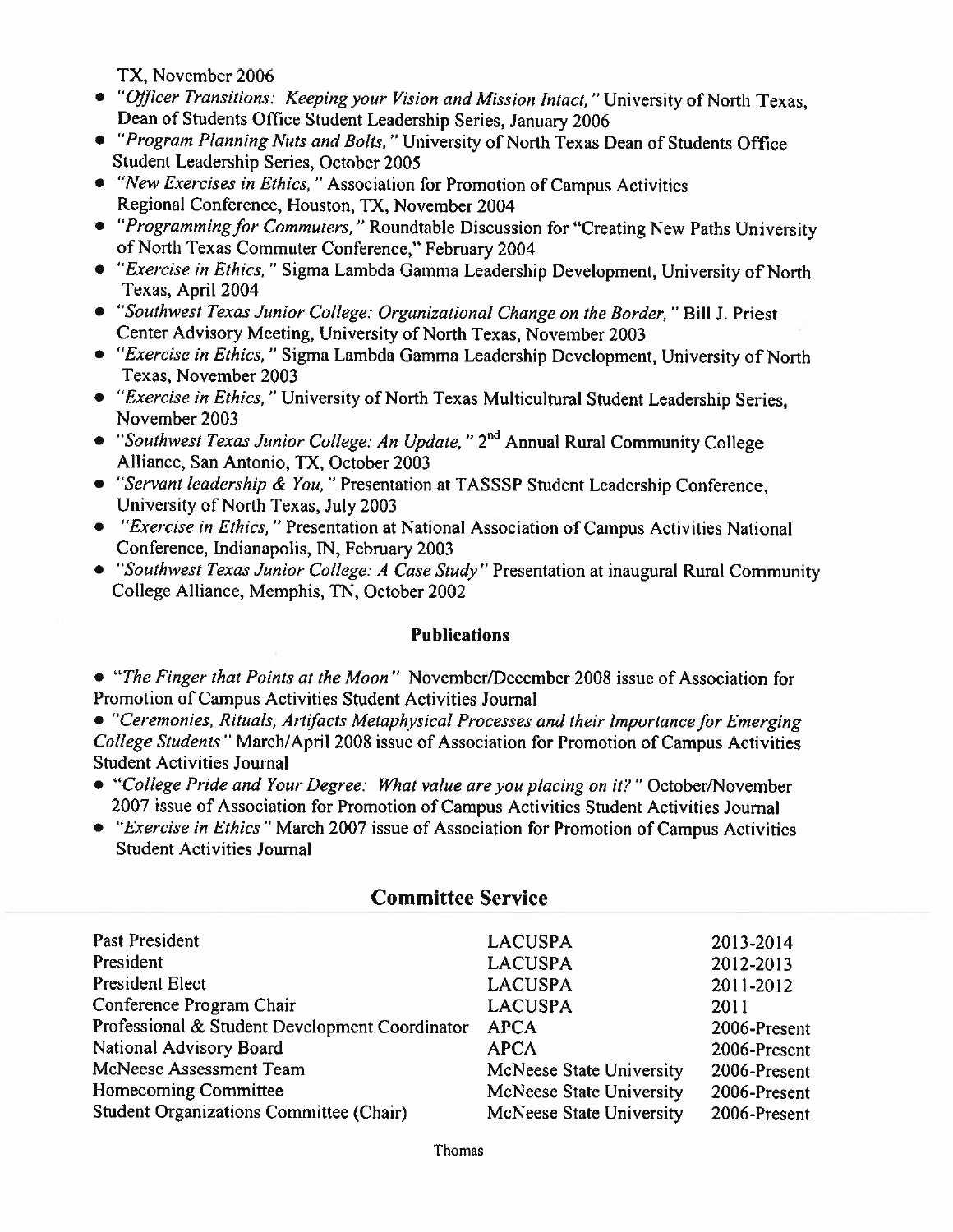| <b>University Traditions Council</b>            | McNeese State University  | 2006-Present |
|-------------------------------------------------|---------------------------|--------------|
| Risk Management Advisor Delta Tau Delta         | Westminster College       | 2003-Present |
| Student Activity Coordinator Search (Chair)     | McNeese State University  | 2007         |
| Franklin's Square Greek Life Assessment (Chair) | McNeese State University  | 2007         |
| Quality Excellence Program Day Committee        | McNeese State University  | 2006         |
| University Union Focused Assessment (Chair)     | University of North Texas | 2005-2006    |
| Greek Life Recruitment Boot Camp (Facilitator)  | University of North Texas | 2005         |
| Division of Student Development Mentor          | University of North Texas | 2004-2006    |
| Meals on Wheels Driver                          | SPAN of Denton, Texas     | 2004-2006    |
| <b>Union Safety Committee</b>                   | University of North Texas | 2003-2006    |
| <b>Student Development Assessment Committee</b> | University of North Texas | 2003-2006    |
| Business Services Safety Committee (Chair)      | University of North Texas | 2003-2005    |

## **Professional Organizations**

| $1.191$ . The state of the state of $1.01$                     |              |
|----------------------------------------------------------------|--------------|
| <b>Association of Fraternity Advisors</b>                      | 2007-2010    |
| Louisiana College and University Student Personnel Association | 2007-Present |
| Association of College Unions International                    | 2001-2009    |
| Association for Promotion of Campus Activities                 | 2002-Present |
| Texas Association of College and University Student Personnel  | 2003-2006    |
| National Association of Campus Activities                      | 2001-2003    |
| Association for Study of Higher Education                      | 2001-2002    |
| <b>Big Thicket Association</b>                                 | 1998-Present |
|                                                                |              |

## Professional/Academic Honors & Awards

| Student Government Association Faculty/Staff Member of the Year     | 2009      |
|---------------------------------------------------------------------|-----------|
| Recognition for Outstanding Service to McNeese Student Union Board  | 2007      |
| University Program Council Staff Member of the Year                 | 2006      |
| Honors Day Recognition/Source of Support & Inspiration for Students | 2006      |
| University Program Council Student Organization of the Month        | 2005      |
| \$1000 ISD of Texas-University Union Scholarship                    | 2004      |
| University of North Texas Star Performer Award                      | 2004      |
| <b>Outstanding Event, Multicultural Center Awards</b>               | 2004      |
| Most Supportive Staff Member for Multicultural Center               | 2004      |
| University Program Council Lifetime Achievement Award               | 2004      |
| University Program Council President's Award                        | 2003      |
| Graduate Student Travel Grant from UNT Graduate School              | 2002      |
| Graduate Student Scholarship to attend annual meeting of            | 2002      |
| Southern Association of Colleges and Schools                        |           |
| \$1000 Graduate Student Scholarship from UNT Graduate School        | 2001-2003 |
|                                                                     |           |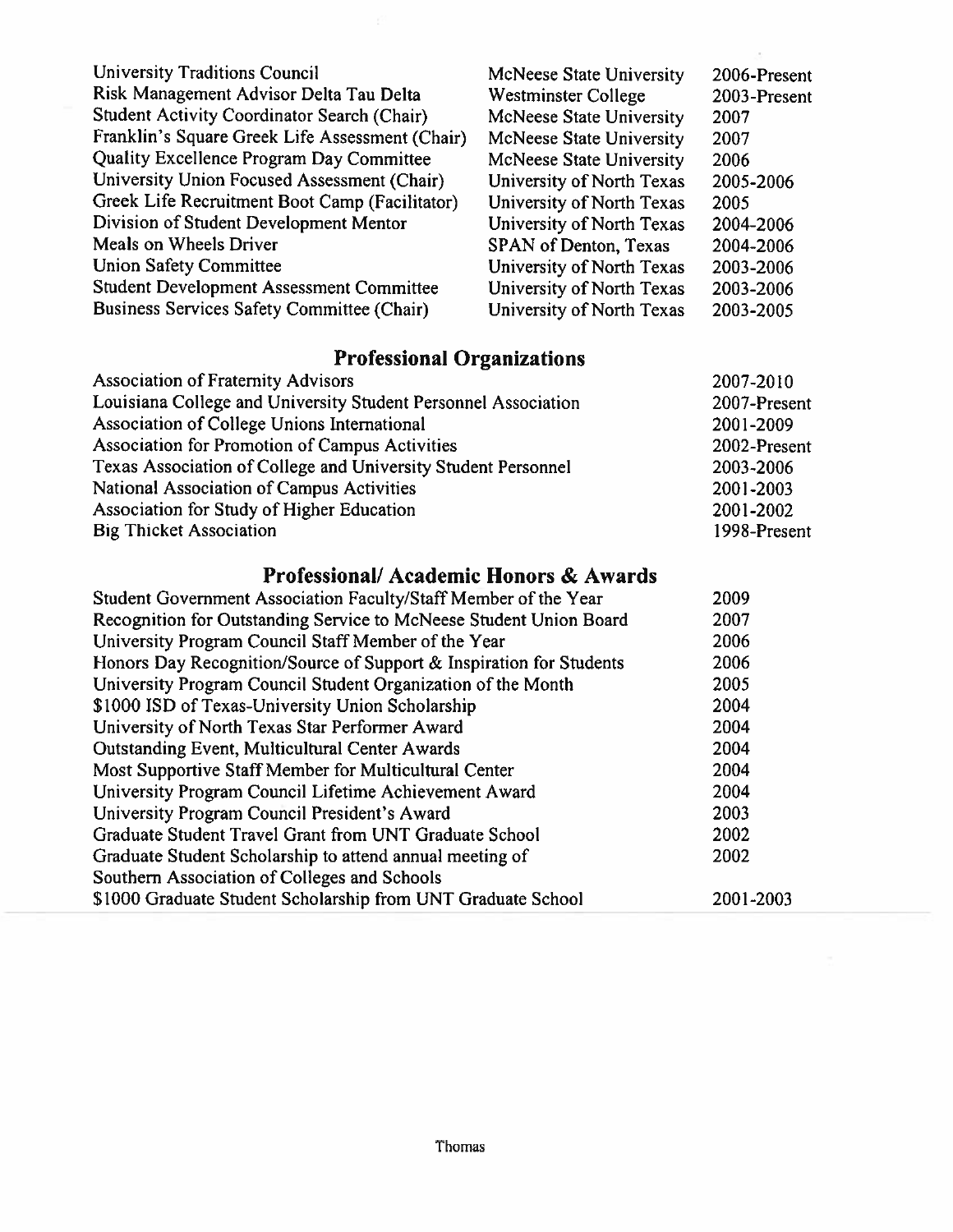## **BOARD OF SUPERVISORS FOR THE** UNIVERSITY OF LOUISIANA SYSTEM

## PERSONNEL COMMITTEE

## **August 23, 2018**

#### University of Louisiana at Monroe's request for approval to appoint Dr. Elward Item I.2. Kendall (Ken) Alford as Interim Dean of the College of Health Sciences effective July 2, 2018.

## **EXECUTIVE SUMMARY**

The University requests approval to appoint Dr. Elward Kendall (Ken) Alford as Interim Dean of the College of Health Sciences effective July 2, 2018 at an annual salary of \$150,000. The staff recommends approval.

#### **RECOMMENDATION**

It is recommended that the following resolution be adopted:

NOW, THEREFORE, BE IT RESOLVED, that the Board of Supervisors for the University of Louisiana System hereby approves University of Louisiana at Monroe's request for approval to appoint Dr. Elward Kendall (Ken) Alford as Interim Dean of the College of Health Sciences effective July 2, 2018.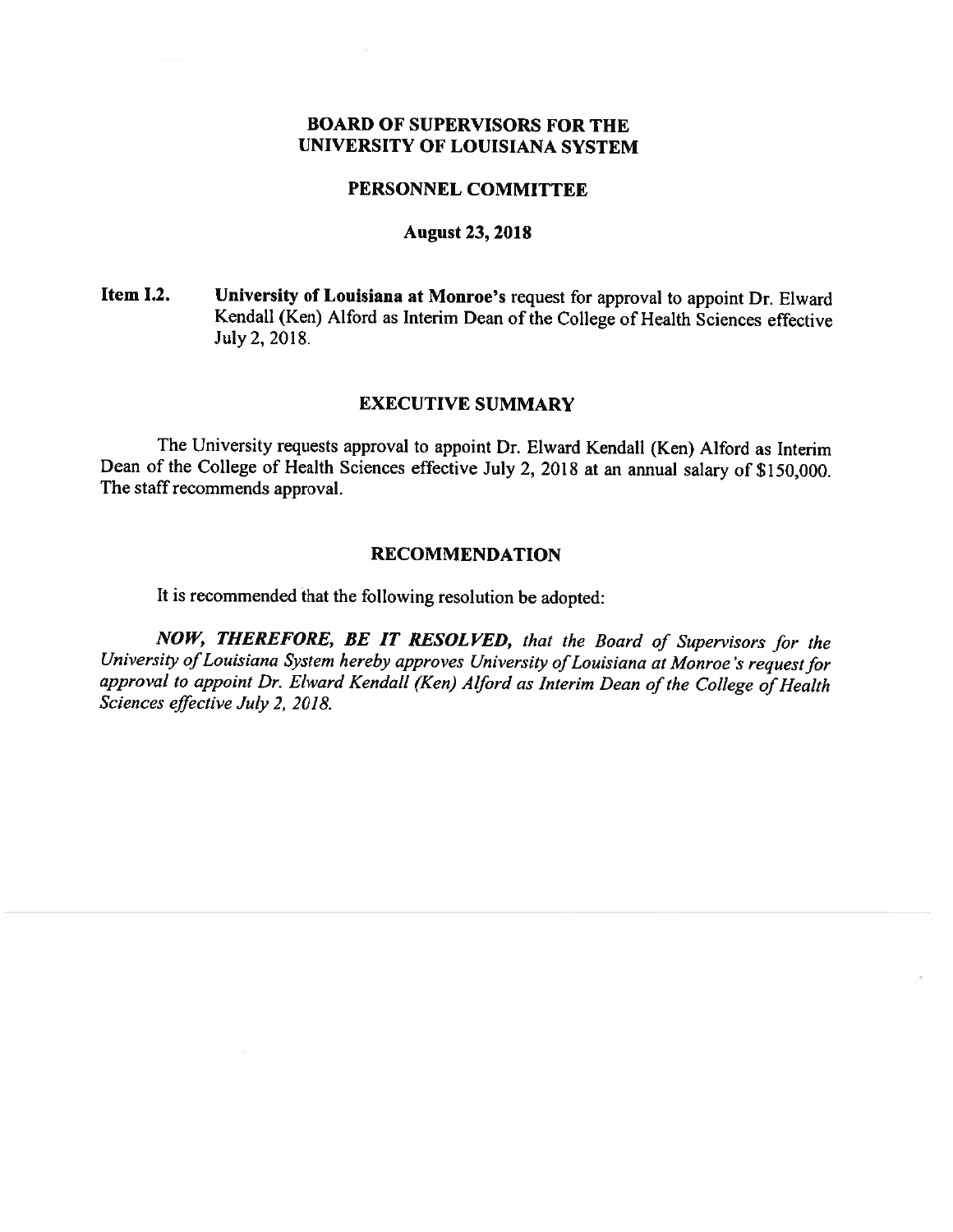

**Office of the President** 700 University Avenue . Monroe, LA 71209-3000 Phone: 318.342.1010 . Fax: 318.342.1019

July 30, 2018

Dr. James Henderson, President University of Louisiana System 1201 North Third Street, Suite 7-300 Baton Rouge, LA 70802

RECEIVED

AUG 02 2018 **UNIVERSITY OF** LOUISIANA SYSTEM

Dear Dr. Henderson:

The University of Louisiana Monroe (ULM) requests approval of Dr. Elward Kendall (Ken) Alford as Interim Dean of the College of Health Sciences effective July 2, 2018. Dr. Alford earned the Ph.D. in Kinesiology from the University of Texas at Austin and has 33 years of experience in higher education. Enclosed is a copy of his curriculum vitae.

Over the last 19 years, he has assumed administrative positions with increasing levels of responsibility. He came to ULM in 2011 as Head of the Department of Kinesiology and George L. "Chip" Luffey Endowed Professor in Kinesiology. He was appointed Director of the School of Health Professions in 2014 when ULM reorganized its academic structure and then became Interim Associate Dean for Health Sciences in the College of Health and Pharmaceutical Sciences earlier this year.

With the separation of that college into two units, Ken is my choice to lead the College of Health Sciences while we search for a permanent dean. He has demonstrated himself to be an innovative administrator skilled in all aspects needed to be successful at the dean's level, so I feel confident that he will serve ULM well during his appointment.

Thank you for consideration of our request.

Sincerely

Nick J. Ph.D. President

Enclosure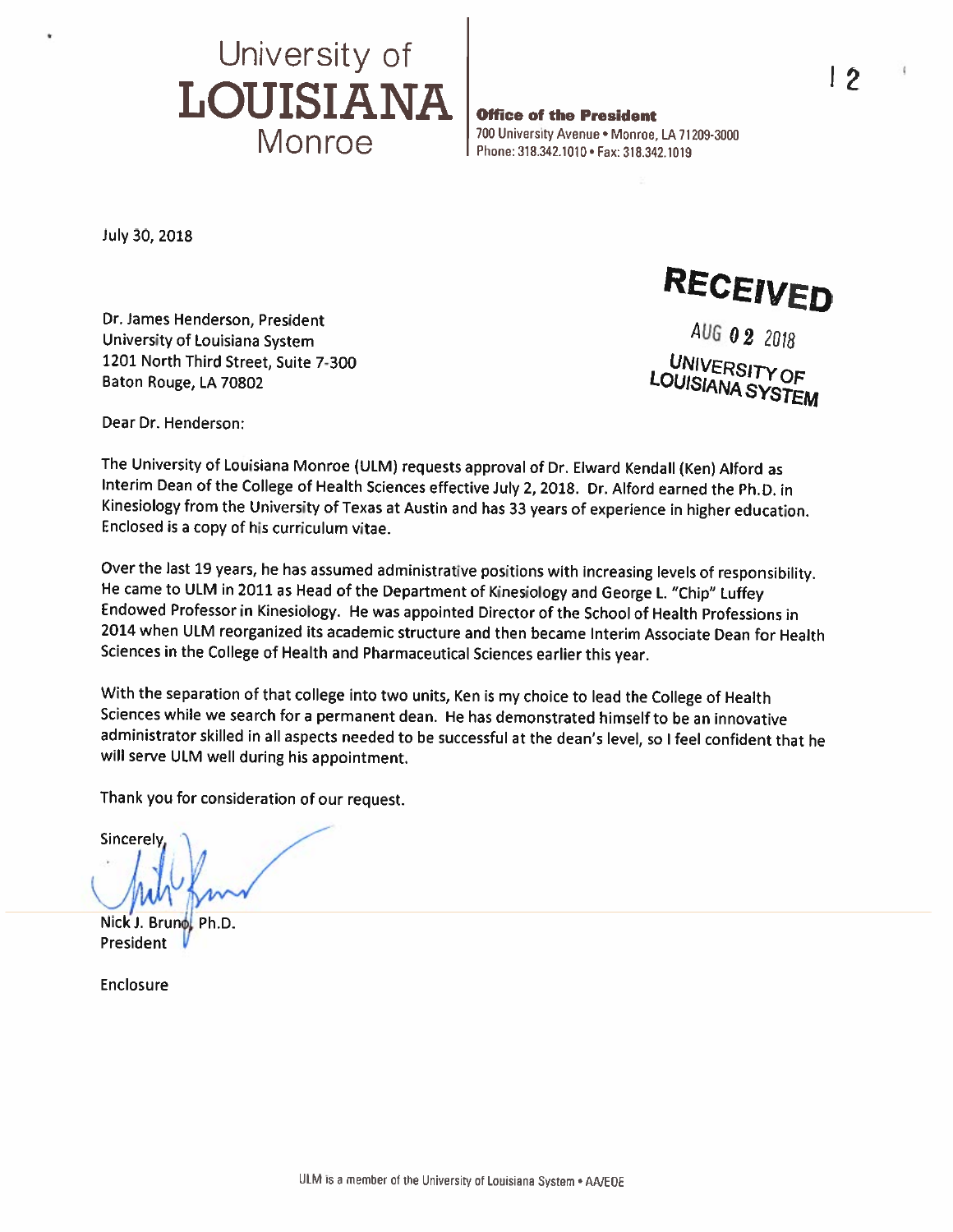#### **CURRICULUM VITAE**

#### Dr. Elward Kendall Alford

**ADDRESS: School of Health Professions** University of Louisiana at Monroe 700 University Ave., Monroe, LA 71209  $(318)$  342-1655

| <b>BIRTHPLACE:</b> | Palestine, Texas |  |
|--------------------|------------------|--|
|                    |                  |  |

**HEALTH: Excellent** 

**FAMILY:** Divorced, with one daughter, Sarah Katherine Alford

**EDUCATION:** Westwood High School of Palestine, Texas. Graduated May 1972--Class Valedictorian, National Merit Scholar

> University of Texas of Austin, Texas. Graduated December 1976--B.A. Biology

University of Texas of Austin, Texas. Graduated May 1985--Ph.D. Kinesiology (Motor Learning/Motor Control)

#### **PROFESSIONAL EXPERIENCE:**

2018-Current: Interim Associate Dean, College of Health and Pharmaceutical Sciences

2014-2017: Director of the School of Health Professions, Program Director of Kinesiology and Professor of Kinesiology at the University of Louisiana-Monroe. George L. "Chip" Luffey Endowed Professor in Kinesiology. Duties include administration of the school, school budget, and supervision and evaluation of faculty for the Departments of Counseling, Dental Hygiene, Health Studies, Kinesiology, Marriage and Family Therapy, Medical Laboratory Science, Occupational Therapy, Radiologic Technology, and Speech-Language Pathology. Duties include teaching graduate classes in kinesiology, biomechanics and/or motor learning. Maintenance of accreditations for all departments is a critical element of the responsibility.

2011-2014: Professor of Kinesiology and Head, Department of Kinesiology at the University of Louisiana-Monroe and George L. "Chip" Luffey Endowed Professor in Kinesiology. Duties include administration of the department, departmental budget, and supervision and evaluation of faculty, teaching graduate and undergraduate classes in kinesiology, biomechanics and motor learning. Maintenance of CAAHEP and NCATE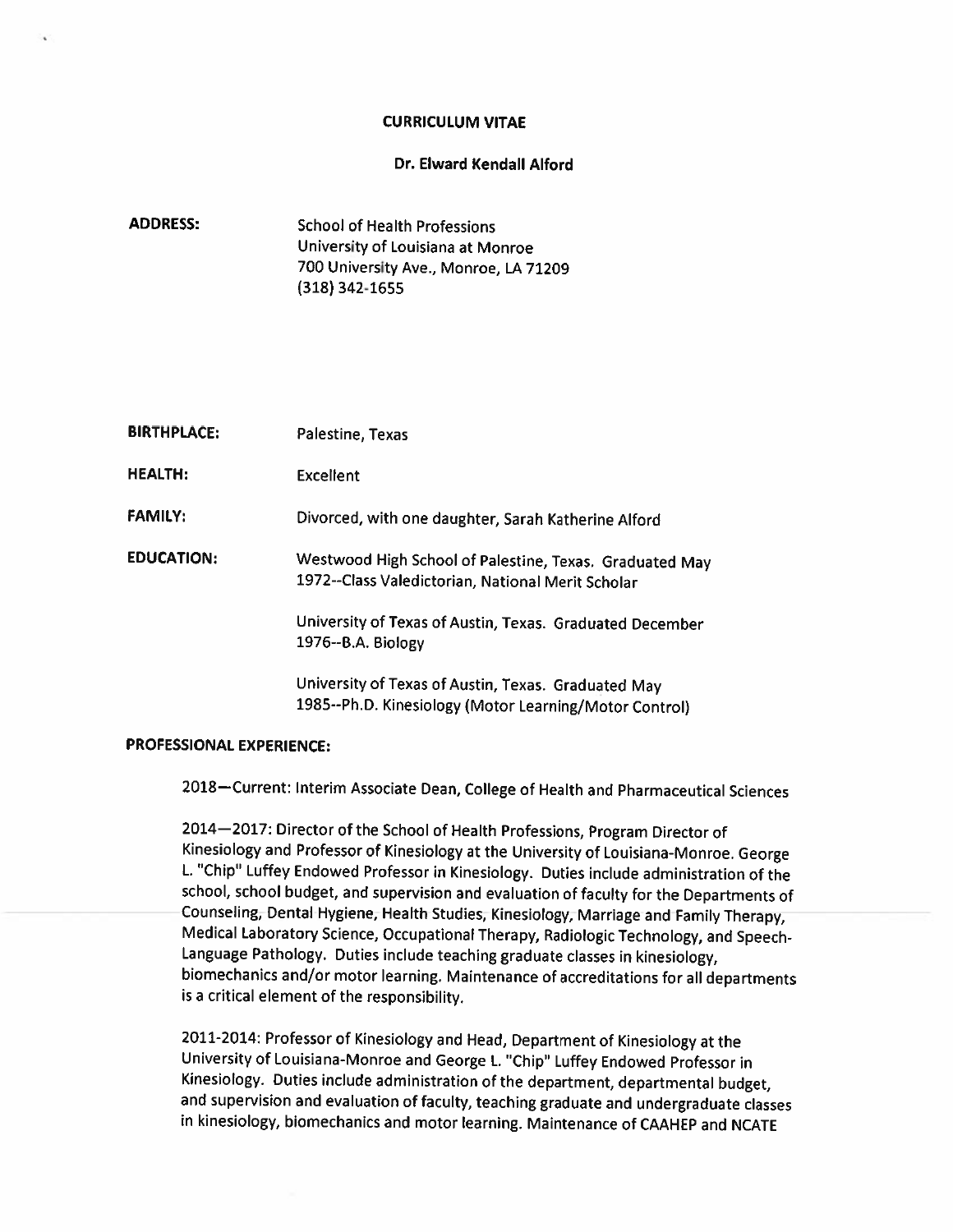accreditations is a critical element of the responsibility.

2009-2011: Associate Professor of Kinesiology and Graduate Coordinator for the Department of Health and Human Performance at Texas A&M University-Commerce. Duties include administration for graduate studies, advising graduate students, teaching graduate and undergraduate classes in kinesiology, biomechanics and motor learning.

2004-2009: Head of the Department of Health and Human Performance and Associate Professor of Kinesiology at Texas A&M University-Commerce. Duties include administration for department, departmental budget, and supervision of faculty, teaching graduate and undergraduate classes in kinesiology, biomechanics and motor learning. Development of CAAHEP and maintenance of NCATE accreditations was a critical element of the responsibility.

1999-2004: Associate Professor of Kinesiology and Chairman, Department of Health and Human Performance, Lambuth University. Duties included administration for department, departmental budget, and supervision of faculty, teaching classes in foundations of human performance, exercise physiology, kinesiology, anatomy, biomechanics, motor learning, and research methods of human performance.

1992-99: Adjunct Professor of Biology at Volunteer State Community College of Gallatin, TN. Taught classes in human anatomy and physiology and introductory biology.

1992-96: Staff songwriter for Bluewater Music of Nashville, TN.

1991-92: Assistant Professor of Kinesiology at Schreiner College at Kerrville, Texas. Taught classes in human anatomy and physiology, motor learning, foundations of physical education, teaching methods for kinesiology.

1985-91: Assistant Professor of Kinesiology at Southwestern University at Georgetown, Texas. Taught classes in human anatomy and physiology, motor learning, kinesiology, foundations of physical education, biomechanics, and exercise physiology.

1984-85: Associate Research Scientist to Department of Kinesiology and Brain Research Institute at the University of California at Los Angeles. Supported by a research grant from the National Aeronautics and Space Administration.

1980-82: Consultant to Texas Fitness Corporation in developing fitness programs and training fitness counselors.

1980-84 Teaching assistant in Department of Kinesiology at University of Texas. Taught classes in motor learning and sport activity.

1977-79 Athletic director and head coach for football and baseball at St. Paul High School in Shiner, Texas.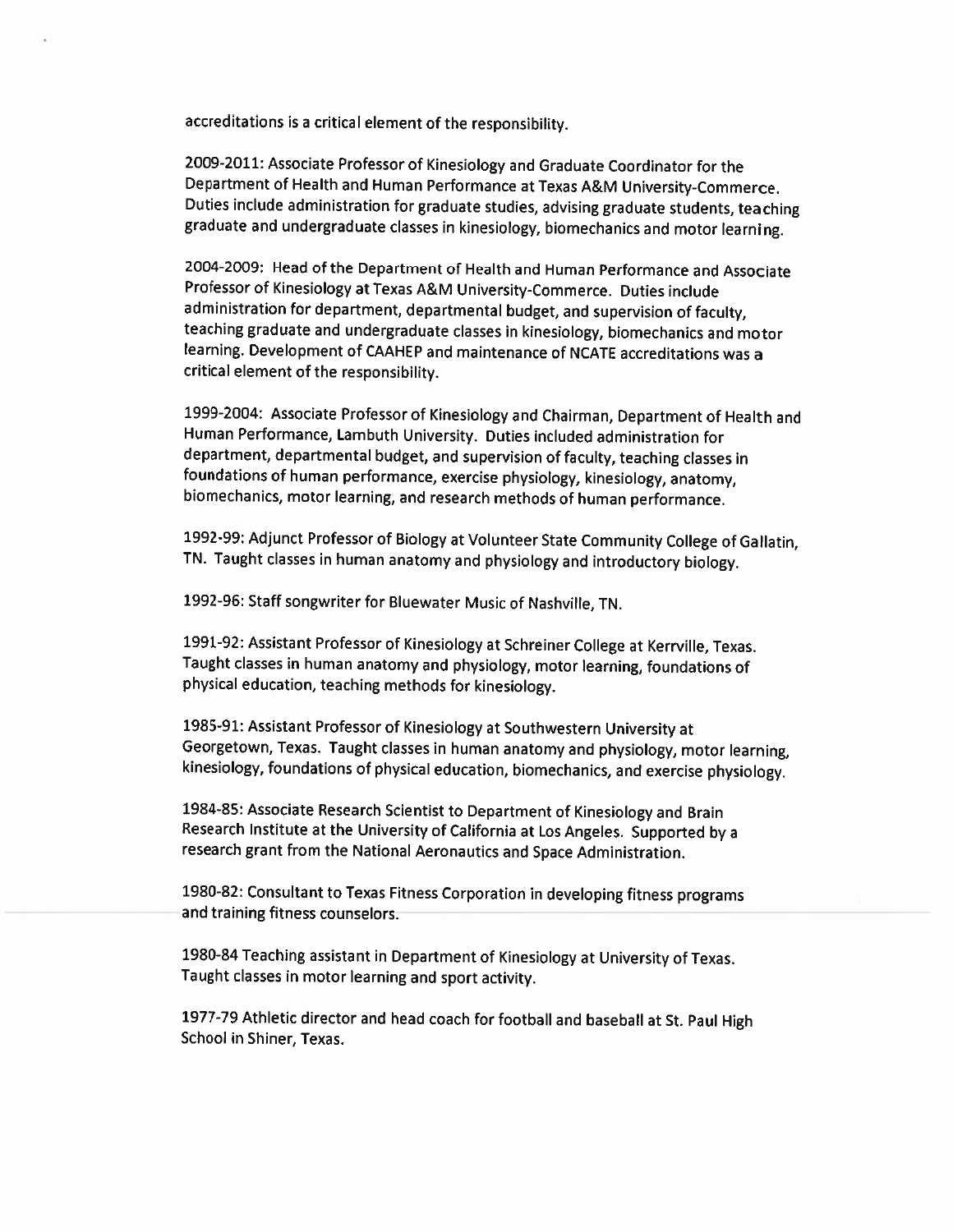#### **REFERENCES:**

Dr. Glenn Anderson Dean of the College of Health and Pharmaceutical Sciences University of Louisiana at Monroe 700 University Ave., Monroe, LA 71209  $(318)$  342-1603 ganderson@ulm.edu

Dr. Benny Blaylock Former Dean of the College of Health and Pharmaceutical Sciences University of Louisiana at Monroe 700 University Ave., Monroe, LA 71209  $(318)$  342-1603 blaylock@ulm.edu

Dr. Sandra Lemoine Former Dean of the College of Arts, Education and Sciences University of Louisiana at Monroe 700 University Ave., Monroe, LA 71209  $(318) 342 - 1235$ slemoine@ulm.edu

Dr. Judy Fellows Associate Dean of the College of Health and Pharmaceutical Sciences University of Louisiana at Monroe 700 University Ave., Monroe, LA 71209  $(318)$  342-1655 fellows@ulm.edu

Christopher M. Hearon, Ph.D., FACSM Professor and Department Chair, Department of Health & Kinesiology **Texas A&M University-Kingsville** 700 University Blvd. Kingsville, TX 78363-8202  $(361)$  593-3048 Christopher.Hearon@tamuk.edu

Dr. Leonard Clark Director of Graduate School University of Louisiana at Monroe 700 University Ave., Monroe, LA 71209  $(318) 342 - 1036$ leclark@ulm.edu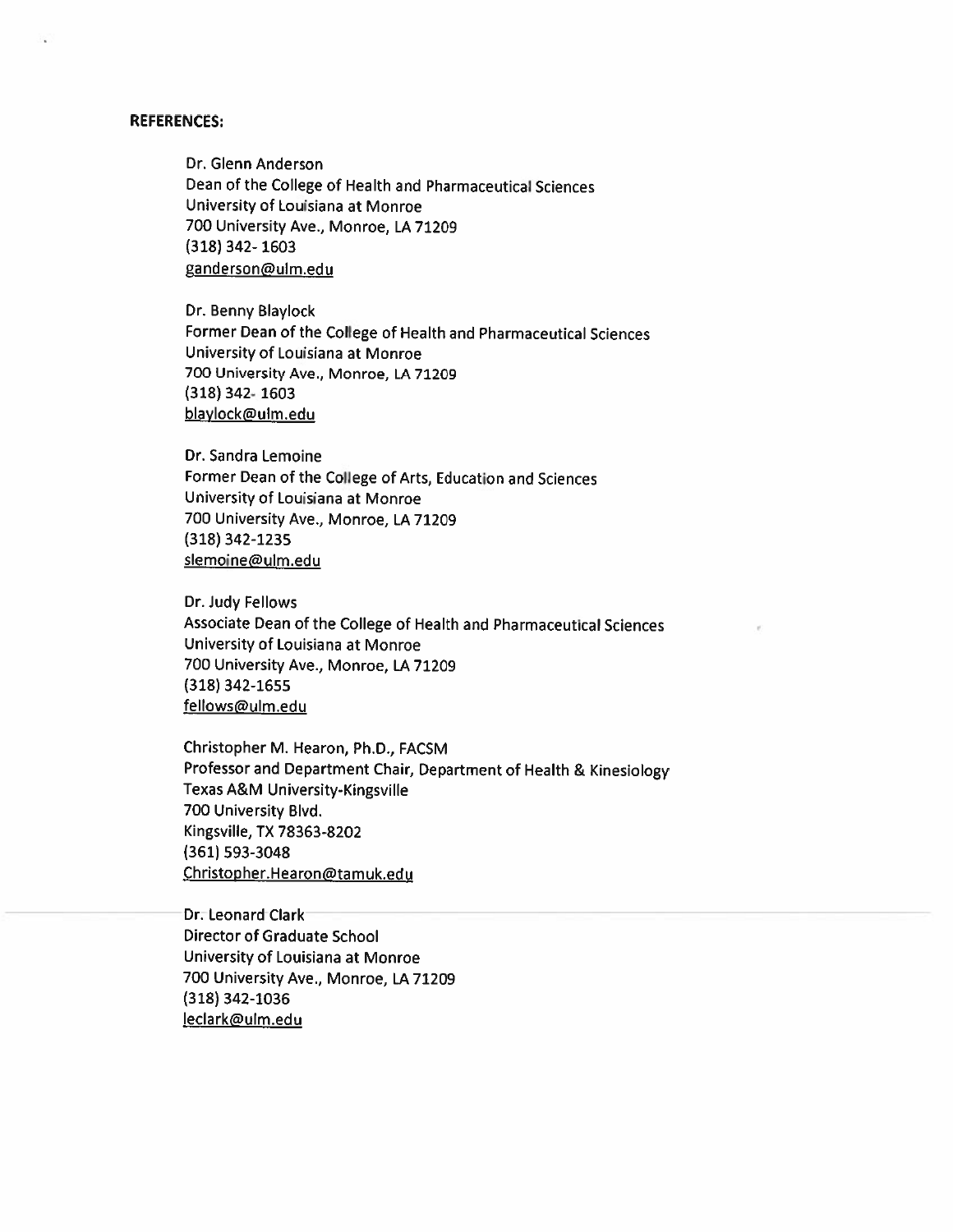Dr. William McCown Associate Dean, College of Business and Social Sciences University of Louisiana at Monroe 700 University Ave., Monroe, LA 71209  $(318)$  342-1036 mccown@ulm.edu

#### **PROFESSIONAL ORGANIZATIONS:**

- o Texas Association of Health, Physical Education, Recreation, and Dance
- o American Association of Health, Physical Education, Recreation, and Dance
- o National Association for Sport and Physical Education
- o American College of Sports Medicine
- o International Society of Biomechanics

#### **PUBLICATIONS:**

Alford, E. K. (2012). The Journal Impact: Factor Does It Devalue Applied Research in Physical Education, Recreation, and Dance? Journal of Physical Education, Recreation & Dance, 83(5), 1-60.

Keeley, D. W., J. W. Wicke, O. Arkansas, and E. K. Alford, 2010. A Biomechanical Analysis of Forearm Pronation and its Relationship to Ball Movement for the Two-Seam and Four-Seam Fastball Pitches. J. Strength Cond. Res., 24(9):2366-2371

Von Duvillard, S.P., P.J. Arciero, T. Tietjen-Smith, and E. K. Alford. 2008. Sports drinks, exercise training, and competition. Curr. Sports Med. Rep., 7(4)

Alford, E.K. and L. Roffey, 1998. Test Yourself: Anatomy and Physiology. NTC Learning Works, Chicago, Illinois

Yung, M., J.B. Nishan, and E.K. Alford, 1998. Kaplan's New York State Regents Exam: Biology. Kaplan Educational and Simon & Schuster, New York, New York.

Vailas, A.C., D.M. Deluna, L.L Lewis, S.L Curwin, R.R. Roy, and E.K. Alford, 1988. Adaptation of bone and tendon to prolonged hindlimb suspension in rats. J. Appl. Physiol. 65(1): 373-376

Alford, E.K., R.R. Roy, J.A. Hodgson, and V.R. Edgerton, 1987. Electromyography of rat soleus, medial gastrocnemius, and tibialis anterior during hind limb suspension. Exp. Neurology 96: 635-649

Winiarski, A.M., R.R. Roy, E.K. Alford, P.C. Chang and V.R. Edgerton, 1987. Mechanical properties of rat skeletal muscles after hind limb suspension. Exp. Neurology 96: 650-660

Winiarski, A.M., R.R. Roy, E.K. Alford, P.C. Chang and V.R. Edgerton, 1985. Hindlimb suspension effects on mechanical properties of rat skeletal muscles. Physiologist 28: 316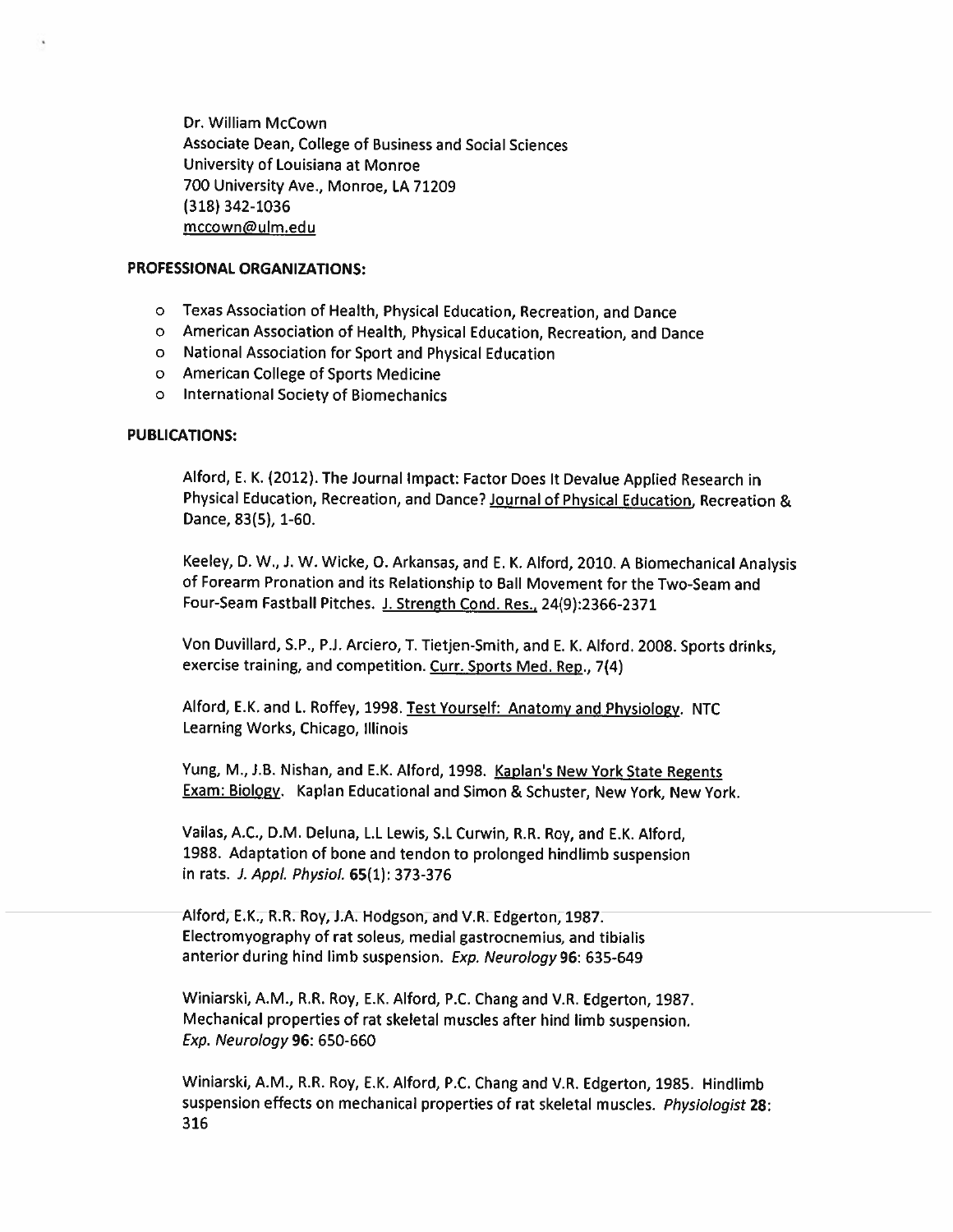Alford, E.K., R.R. Roy, P.C. Chiang, and V.R. Edgerton, 1984. Hindlimb suspension effects on integrated electromyographic activity in selected rat hindlimb muscles. Physiologist 28: 315

#### **PRESENTATIONS**

#### **International and National**

"Influence of inertial estimates on elbow joint moments during pitching" Jason Wicke, David Keeley, and Ken Alford. Poster presentation number 1142, The Annual Meeting for the American Society of Biomechanics, State College, PA., Aug. 26-29, 2009.

"Research in Equine Assisted Activities: Perspectives on Research, Resources, and Opportunities" Moderator of the forum and presented preliminary data on biomechanical analysis of similarities between walking and riding. North American Riding for the Handicapped Association National Convention, Anaheim, CA. November 15th, 2007

"Determination of Lactate Turn Points by Gas Exchange, Salivary  $\alpha$ -Amylase and Testosterone in Male Subjects" Serge P. von Duvillard, Jeff Bell, Ines Dieckmann, Jena Hamra, Ken Alford, Frank Miskevich, John P. Slovak. Poster presentation at the 54th Annual Meeting of the American College of Sports Medicine, New Orleans, LA. May 30, 2007

"Different Saddle Heights, Cardiorespiratory, Heart Rate, and Blood Lactate Responses During Cycle Ergometry" Daniel R. Irwin, Ken Alford, Serge P. von Duvillard. Poster Presentation at 54th Annual Meeting of the American College of Sports Medicine, New Orleans, LA. June 1, 2007

"Research in Equine Assisted Activities: Quantifying the Effects and Identifying the Causes" Moderator of a round-table discussion. North American Riding for the Handicapped Association National Convention, Indianapolis, IN. November 8-10th, 2006

#### **State and Local**

"Research in Hippotherapy: Biomechanics, Movements and Results" featured presenter to the Lone Star Therapeutic Equestrian Network 2009 annual convention. Houston, TX, August 1st, 2009

"Studying the Effects of Hippotherapy: A Clinical Perspective", Invited key-note speaker to the Lone Star Therapeutic Equestrian Network 2008 annual convention. Waco, TX, August 2<sup>nd</sup>, 2008

"Fostering Research Among New University Faculty" w/Dr. Lisa Lloyd, TAHPERD AIM Conference, presenter, February 2008, San Antonio, TX.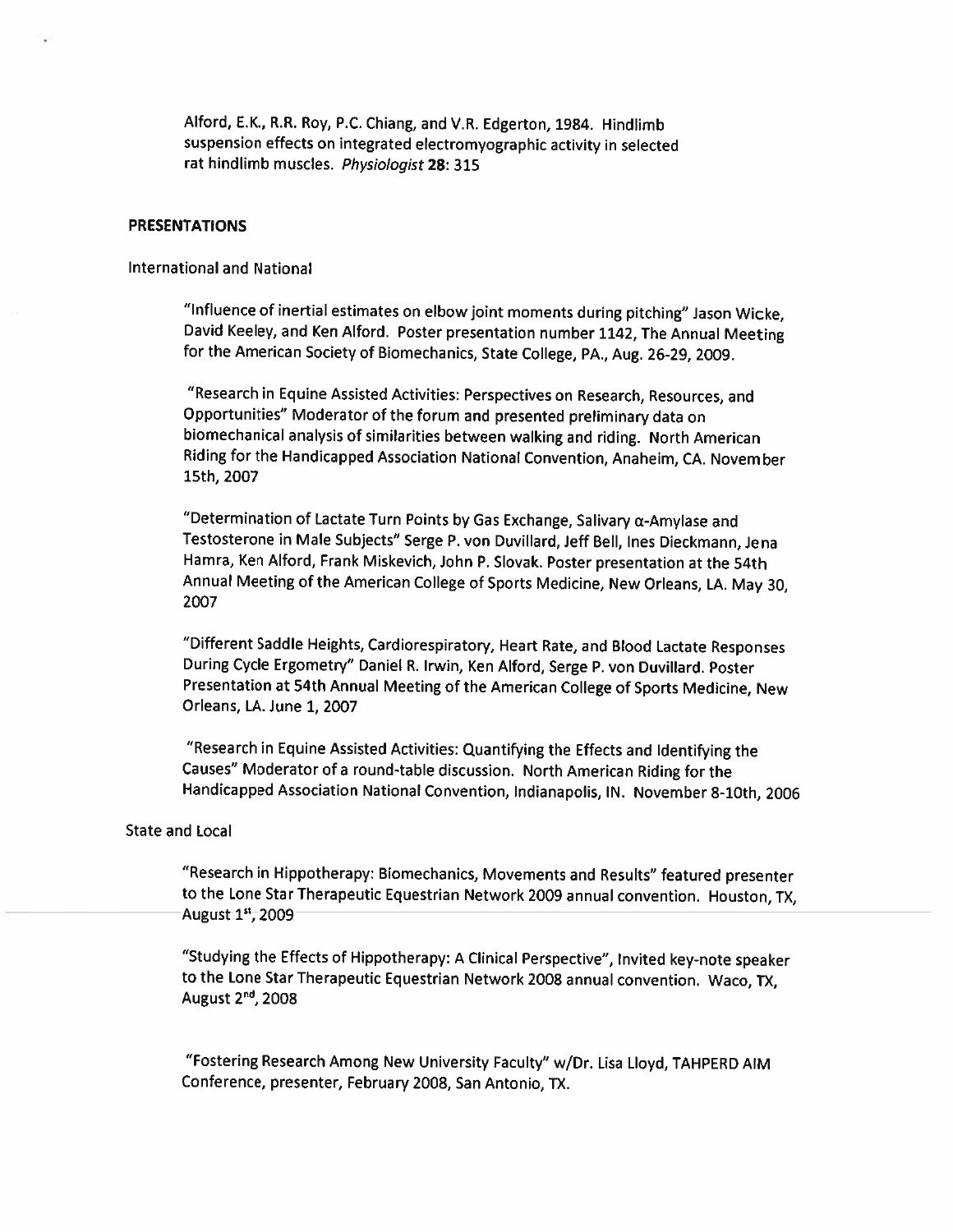"Degree Programs other than Teacher Certification-Panel Discussion." TAHPERD AIM Conference, presenter and moderator, March 2007, San Antonio, TX.

"Consideration of muscle fiber types in athletic training regimens." Southwestern University Winter Coach's Conference, Spring 1987, Georgetown, TX.

#### **GRANTS**

Student Technology Access Plan Grant: State of Louisiana. Renovations to Kinesiology Classrooms and Laboratory to improve/upgrade existing technology related to teaching and research. Grant was for \$36,601.20 and was funded.

Comparative Effectiveness of Conventional Therapy and Hippotherapy in the Treatment of Ambulatory Children with Cerebral Palsy--NIH Challenge Grant Proposal, Submitted April 27, 2009 by Dr. Ken Alford of Texas A&M University-Commerce and Drs. Brian Garner, Carolyn Skurla, and Beth Lanning of Baylor University. The grant is for \$999,542.00 for two year study. Alford and Garner as co-Pls. Grant was denied and will be resubmitted.

The Psychosocial and Psychomotor Effects of Hippotherapy submitted June 30th, 2006 to the Horses and Humans Foundation Support of Research Studies on the Therapeutic Effects of Horses on Humans. The grant was for \$92,655.80 (two year/two part study). The grant was denied.

A Virtual Technology for Training Educators and Counselors to Effectively Interact with Students Impacted by Low-Incident Disabilities. Federal Initiative submitted October 18th, 2007 by Tracy Henley and Ken Alford in the amount of \$400,000.00. Decision: Did not fund.

## **CURRENT RESEARCH**

- o Examining the sociological attraction to the sport of baseball as a "foreign" sport for European Baseball World Cup competitors.
- o Examining the concept of multiple capacities for attention as it relates to fine motor performance and attention modalities.

#### **PROFESSIONAL SERVICE**

- o 2010-Current: Reviewer for the Journal of Administrative Issues
- o 2008: External reviewer for the programs in health and kinesiology for Abilene Christian University
- o 2007-Current: Reviewer for the areas of Biomechanics and Sports Medicine for the **Research Consortium of AAHPERD**
- o 2007- Current: Reviewer for the areas of Motor Learning and Motor Control for the **Research Consortium of AAHPERD**
- o 2006-2011: TAHPERD Committee for Higher Education, TAHPERD Committee for Research, and TAHPERD College Administrators Committee
- o 2004-2011: Member, TAHPERD College Administrators Committee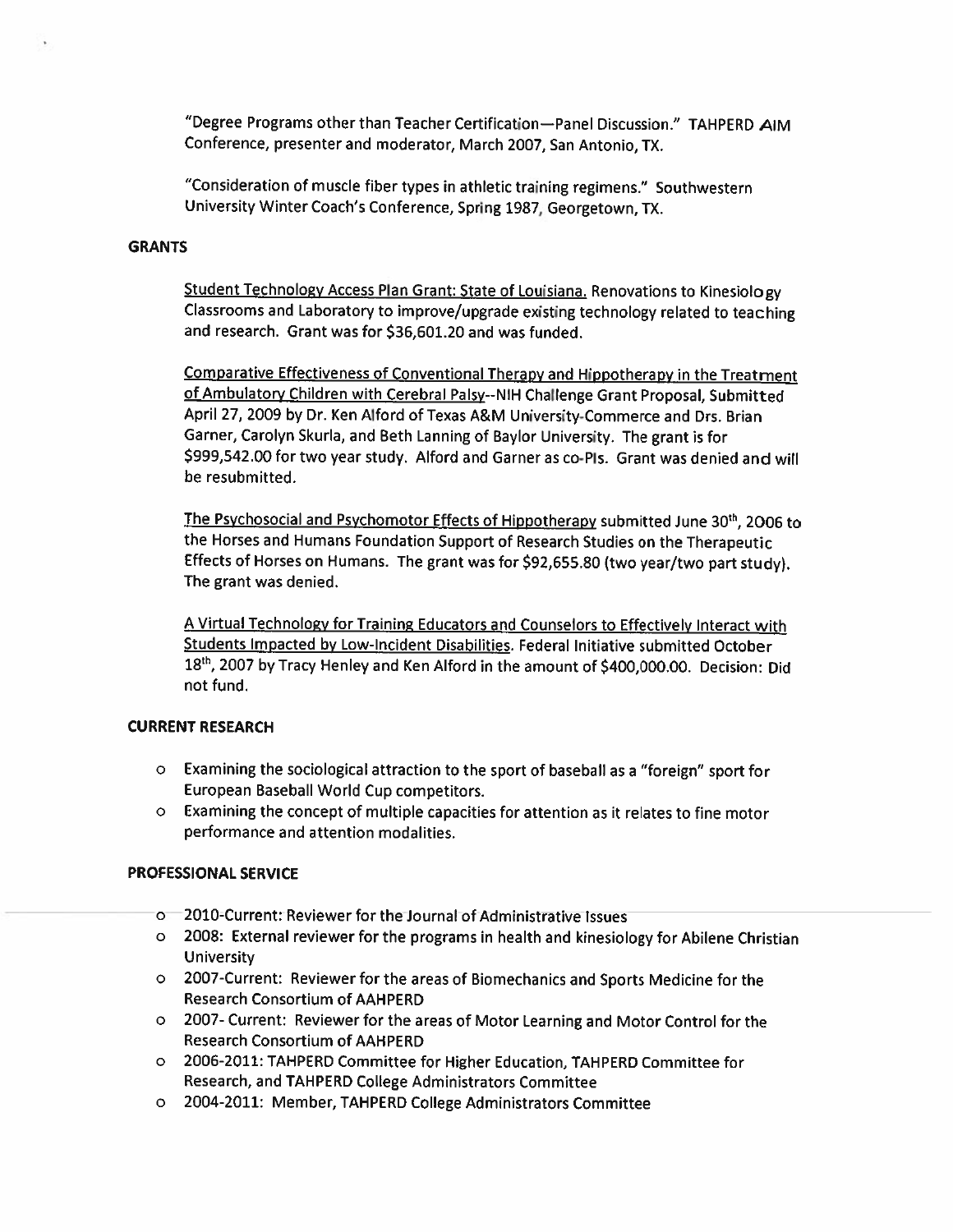### **SELECTED UNIVERSITY SERVICE**

- o University Graduate Council (6 terms)
	- o Graduate Council Sub-committee on Graduate Faculty, Research, and Instruction (3 terms)
- o Executive Councils (18 terms)
- o Department Head's Council (16 terms)
- o Scholarship Committees (12 terms)
- O COEHS Restructuring Task Force (chair)
- o SEBAC nominating committee (5 terms)
- o Search committee-Director of Campus Recreation
- o Search committee-Director of Athletics (3 searches)
- o Search committee-Dean of Student Affairs
- o Search committee-Faculty (28 searches, chair 4)
- o Strategic University Planning Committee (2 terms)
- o Departmental committee member:
	- o Strategic Planning Committee (chair--7 terms, member 1 term)
	- o Departmental IRB Committee (15 terms)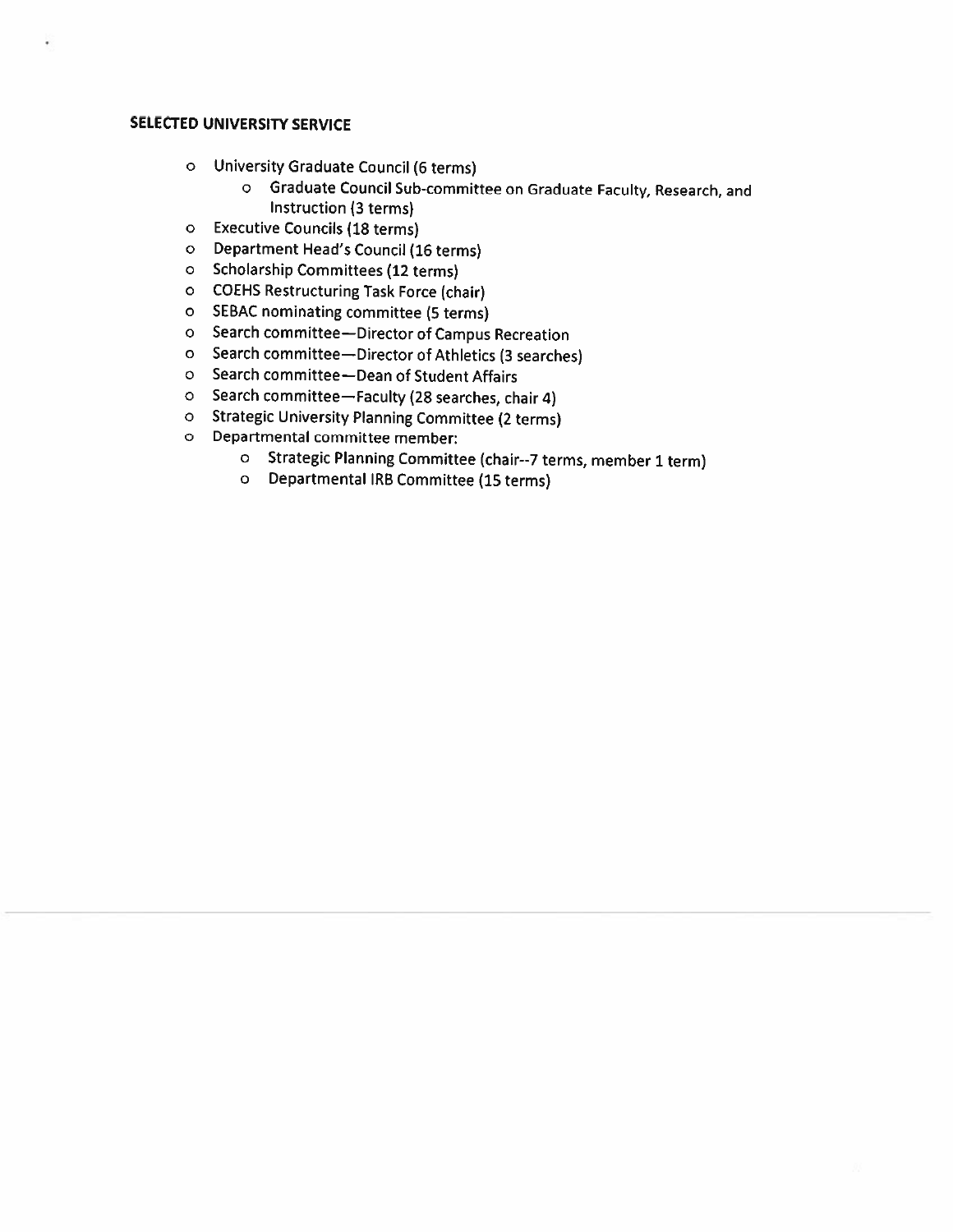## **BOARD OF SUPERVISORS FOR THE** UNIVERSITY OF LOUISIANA SYSTEM

## PERSONNEL COMMITTEE

## **August 23, 2018**

Item I.3. University of Louisiana at Monroe's request for approval to appoint Dr. Michael Camille as Vice President for Information Services and Student Success effective September 1, 2018.

## **EXECUTIVE SUMMARY**

The University requests approval to appoint Dr. Michael Camille as Vice President for Information Services and Student Success effective September 1, 2018 at an annual salary of \$160,000. The staff recommends approval.

## **RECOMMENDATION**

It is recommended that the following resolution be adopted:

NOW, THEREFORE, BE IT RESOLVED, that the Board of Supervisors for the University of Louisiana System hereby approves University of Louisiana at Monroe's request for approval to appoint Dr. Michael Camille as Vice President for Information Services and Student Success effective September 1, 2018.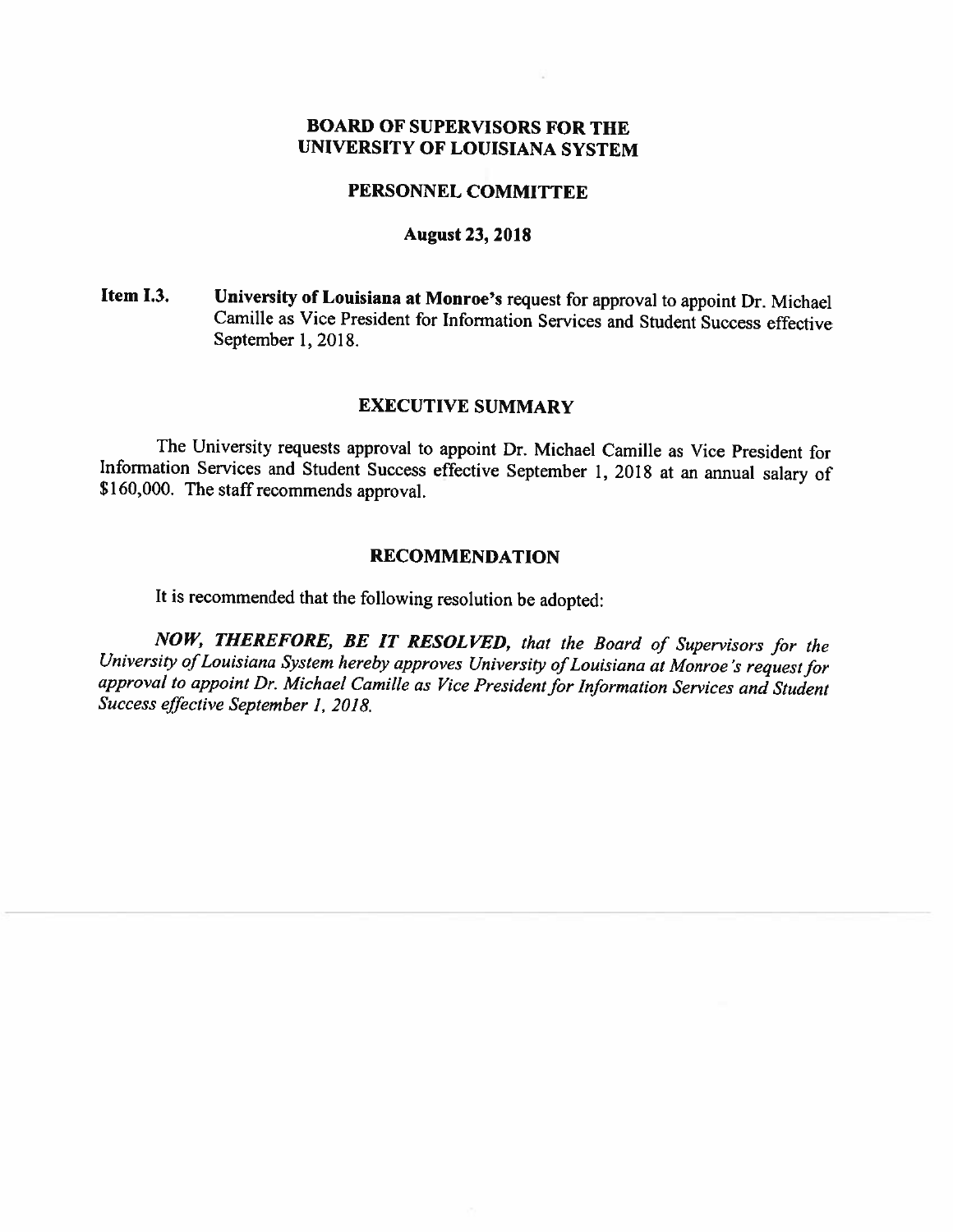

Office of the President 700 University Avenue . Monroe, LA 71209-3000 Phone: 318.342.1010 · Fax: 318.342.1019

July 18, 2018

Dr. James B. Henderson, President University of Louisiana System 1201 North Third Street, Suite 7-300 Baton Rouge, LA 70802

Dear Dr. Henderson,

The University of Louisiana Monroe (ULM) requests approval to appoint Dr. Michael Camille as the Vice President for Information Services and Student Success effective September 1, 2018.

Dr. Camille, with a new title and responsibilities will be replacing Dr. Steve Richters, formally Executive Vice President. A national search was conducted through HigherEdjobs.com for an individual that possessed the necessary qualifications, skills and background. Six (6) applications were received and the candidates were carefully reviewed by the search committee; two were selected to move forward for formal interviews.

Following the Zoom interview with Dr. Charles Lopez, from Eastern Washington University and the on-campus interview of Dr. Michael Camille from ULM, the search committee weighed the pros and cons of each candidate.

The search committee felt that Dr. Camille was by far the strongest candidate and recommended to the president that strong consideration be given to Dr. Camille for the appointment.

Dr. Camille has a steady progression of academic experience from his years as a faculty member to a senior level administrator. (Assoc. VP for Academic Affairs). He has a working knowledge with all stakeholders in this new position and has been collaborative with all divisions while assuming this interim role. His budgeting experience, data analysis and his insight into the areas he has worked will be invaluable to the university as a whole.

Dr. Camille has a Ph.D. from Texas A&M University, he has served ULM as the Associate Vice President for Academic Affairs, Associate Dean for the College of Arts, Education and Sciences, a department head of Geosciences and is a tenured professor of geography.

Thank you for your consideration of our request.

Sincerely Nick J. Brunol Ph.D. President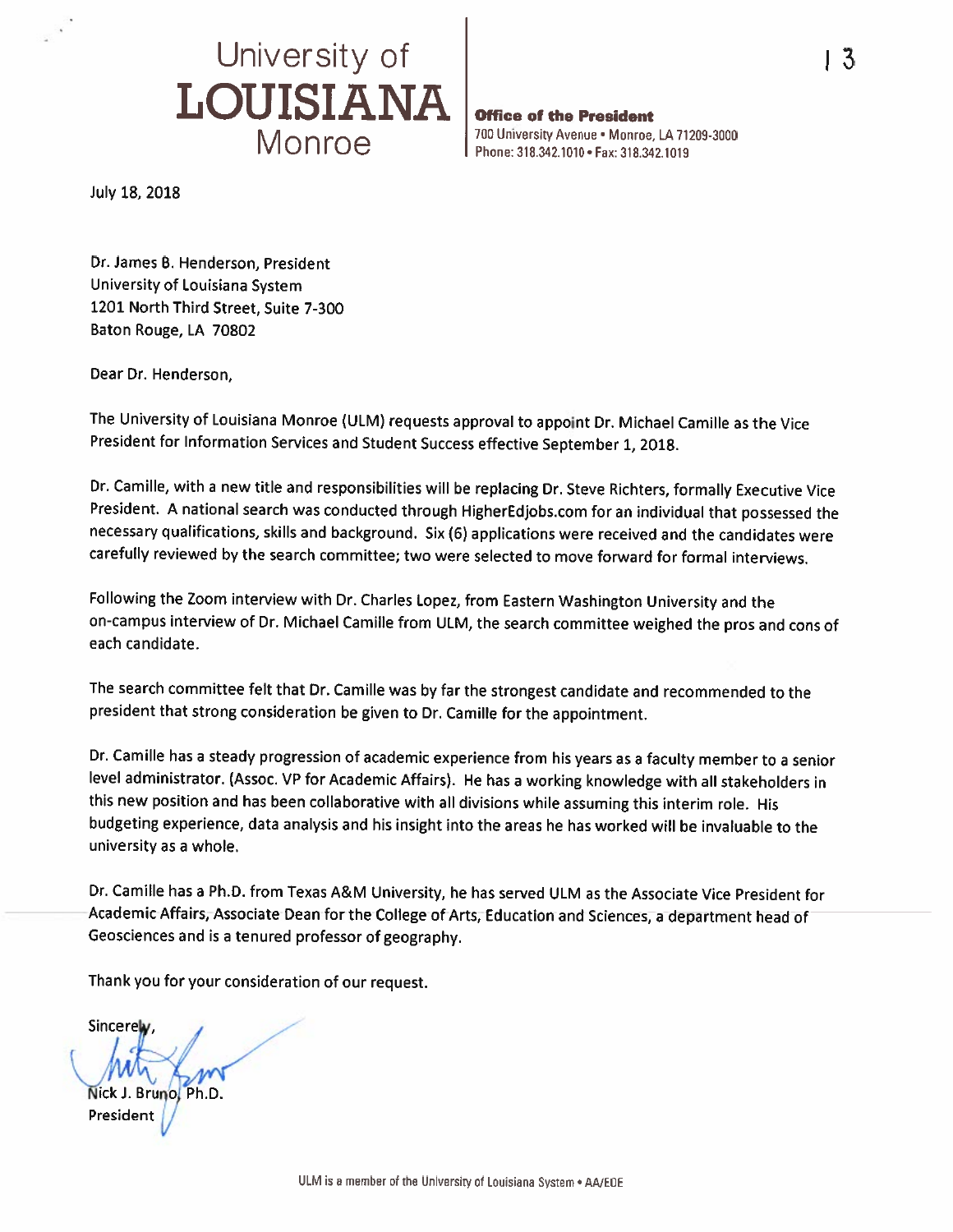#### Michael A. Camille, Ph.D.

Office of the Executive Vice President The University of Louisiana at Monroe Monroe, LA 71209 Phone: (318) 366-7025 Email: camille@ulm.edu

#### **Employment**

۰

| Jan. 2018- present    | - Interim Assistant to the Executive Vice President- ULM             |
|-----------------------|----------------------------------------------------------------------|
| Dec. 2016- Dec. 2017  | - Associate Vice President for Academic Affairs- ULM                 |
| Jan. 2014- Nov. 2016  | - Associate Dean, College of Arts, Education, and Sciences- ULM      |
| Feb. 2012- Dec. 2013  | - Interim Dean, College of Arts and Sciences- ULM                    |
| July 2008- Jan. 2012  | - Associate Dean, College of Arts and Sciences- ULM                  |
| Aug. 2007- present    | - Professor of Geography (Tenured)- ULM                              |
| Aug. 2003 - June 2008 | - Head, Department of Geosciences- ULM                               |
| Aug. 2002- Aug. 2007  | - Associate Professor of Geography (Tenured)- ULM                    |
| Jan. 1996- Aug. 2002  | - Assistant Professor of Geography- ULM                              |
| Jan. 1994- Dec. 1995  | - Visiting Assistant Professor of Geography- Miami University (Ohio) |

#### **Education**

- 1987-94 Texas A&M University; PhD- Geography. Dissertation title- "Government Initiative and Resource Exploitation in Belize."
- 1983-86 Louisiana State University; MA- Geography. Thesis title- "The Historical Geography of the Toledo Settlement, Belize."
- 1978-83 Salem State College (Massachusetts); BS- Geography; minor-Philosophy.

## **Grants/Contracts**

(Grant: P.I. [Principal Investigator]) "Digital Marketing Degree- Joint Degree Program" Louisiana Board of Regents Enhancement, \$41,000, June 2014- June 2016. (Note: John Rodriguez proposed and secured the grant. I administered the grant when Mr. Rodriquez left the university in  $2014$ .)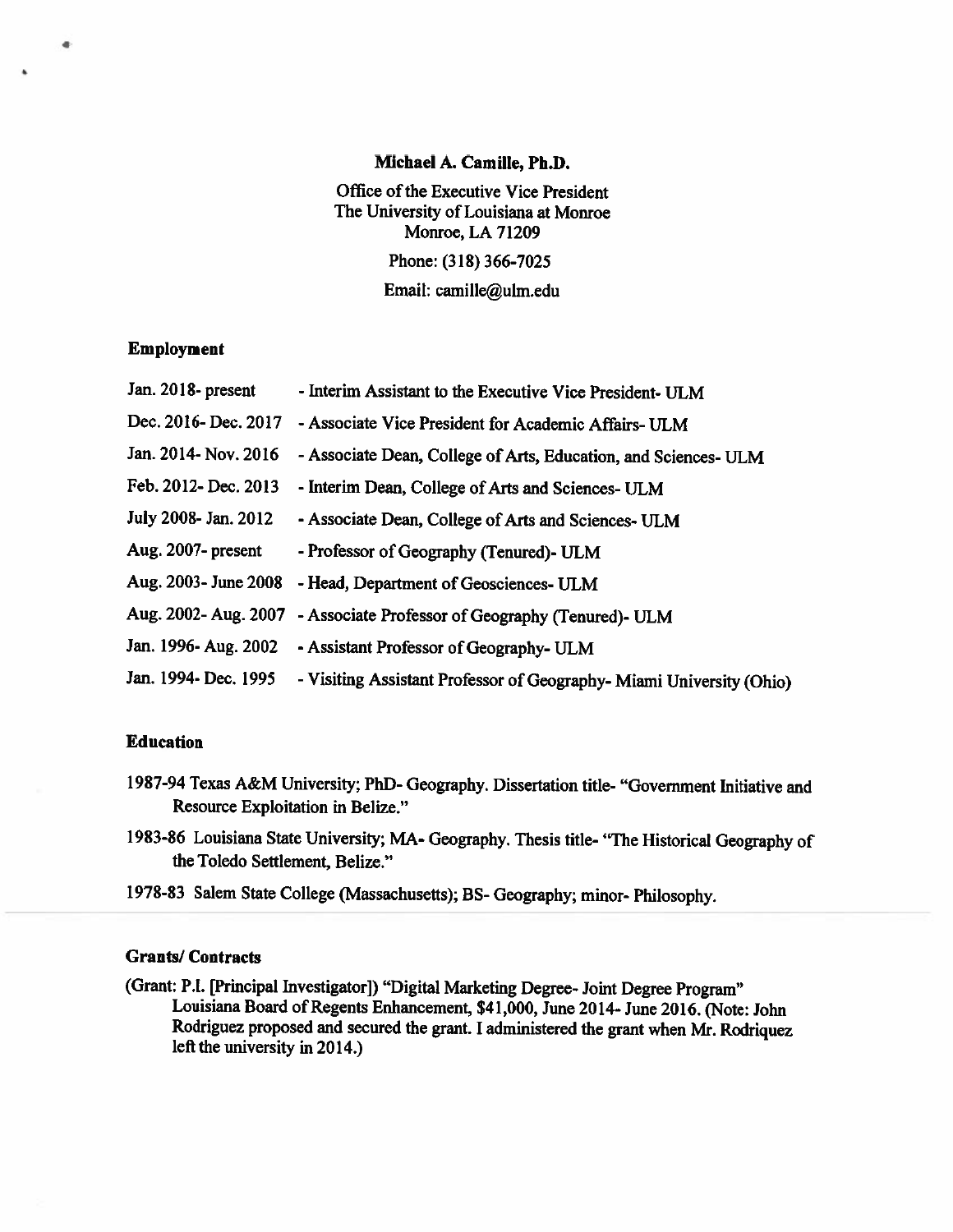(Grant: P.I.) "A Pipeline GIS for Northeast Louisiana-Year 2," Louisiana Applied Oil Spill Research and Development Program, \$54,442, May 2008- May 2009.

 $\sim$ 

- (Grant: P.I.) "A Partnership to Improve Geographic Education," Board of Regents Supporting Electronic Learning and Essential Campus Transitions (SELECT) Program, \$29,850, Dec. 2007-Dec. 2008.
- (Grant: P.I.) "A Pipeline GIS for Northeast Louisiana," Louisiana Applied Oil Spill Research and Development Program, \$28,750, May 2007- May 2008.
- (Grant: co-P.I.) "A Physical Geology Lab as an Electronic Short Course." BOR SELECT Program (with Anthony Feig [Principal Investigator]), \$44,999, Dec. 2006- Dec. 2007.
- (Grant: P.I.) "A Pipeline GIS for Northwest Louisiana," Louisiana Applied Oil Spill Research and Development Program, \$52,146, May 2005-Aug. 2007.
- (Grant: P.I.) "A Pipeline GIS for Caddo/ Bossier Parishes," Louisiana Applied Oil Spill Research and Development Program, \$40,380, May 2004- June 2006.
- (Grant: co-P.I.) "Delta Agriculture Middle School Applied Life Science," National Science Foundation (with Patty Watts [Principal Investigator]), \$1,186,606, Sept. 2003- Aug. 2006.
- (Contract) "A GIS of the Cheniere-Drew Water System," Cheniere-Drew Water System, Inc., \$4,500, Sept. 2003- March 2004.
- (Grant: co-P.I.) "Bringing the Experiences of Classical Italy to North Louisiana," Fulbright Scholar-In-Residence grant (with Jean Thomas [Principal Investigator]), Aug. 2003- July 2004.
- (Grant: P.I.) "A Pipeline GIS for Shreveport," Louisiana Applied Oil Spill Research and Development Program, \$44,424, May 2003-Aug. 2004.
- (Contract) "GIS Training for the City Surveyor," City of Monroe, \$4,050, March-Aug. 2003.
- (Contract) "Mapping a Proposed Lake for Morehouse Parish," for a grant by Robert Eisenstadt (ULM), \$450, Feb. 2003.
- (Contract) "GIS Training for Researchers in Guinea, West Africa," for a Critical Ecosystems Partnership Fund grant by Frank Pezold (ULM), \$3,300, July 2002.
- (Grant: P.I.) "A Pipeline GIS for Ouachita Parish, Louisiana," Louisiana Applied Oil Spill Research and Development Program, \$44,649, May 2002-Aug. 2003.
- (Contract) "A Cadastral GIS for the City of Monroe," City Surveyors Office, City of Monroe, \$3,600, Feb. 2002- April 2003.
- (Grant: co-P.I.) "A GIS Server for Northern Louisiana," Louisiana Board of Regents Enhancement, \$23,000 (with Eric Pani [Principal Investigator]), June 2001- May 2002.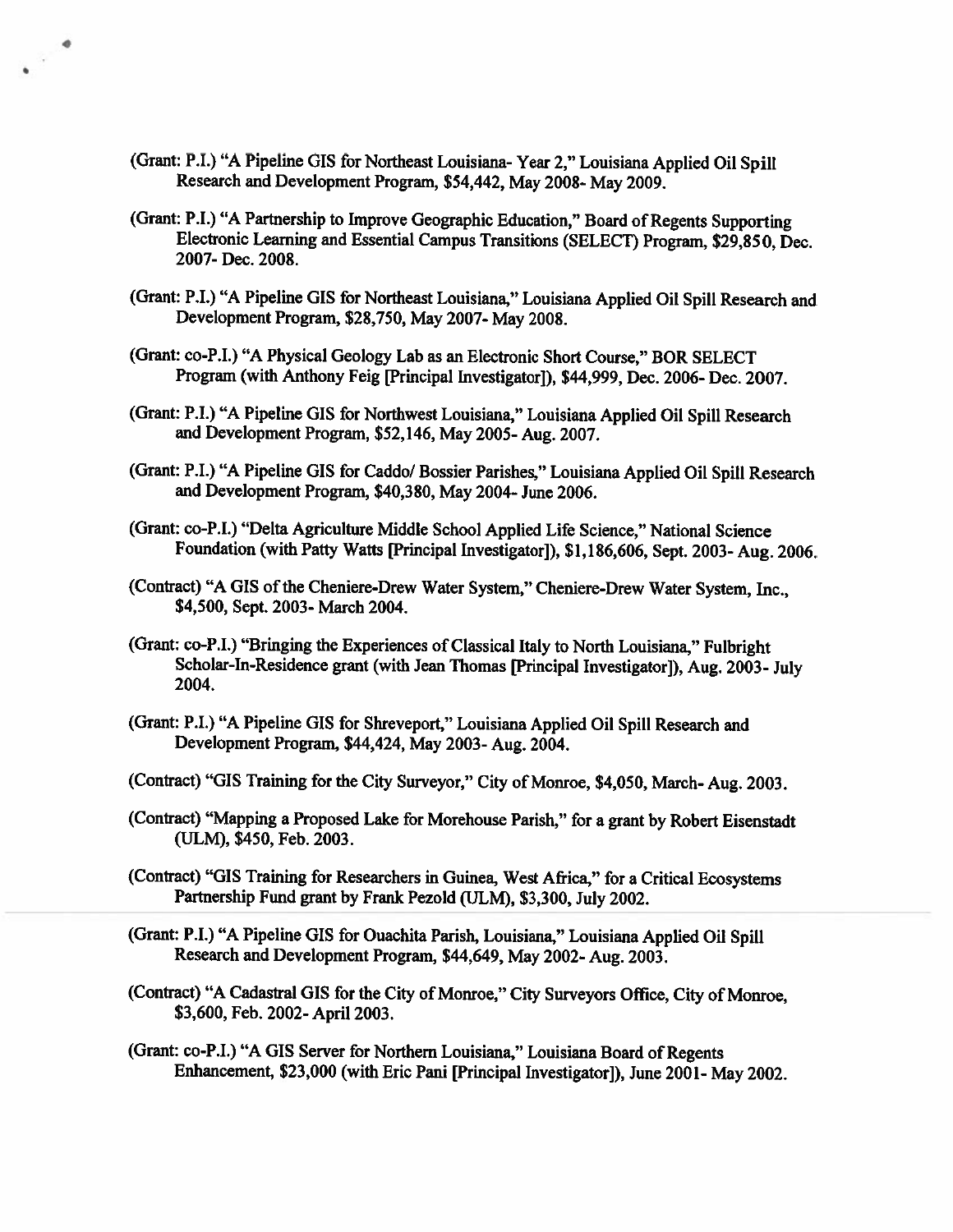- (Contract) "Ouachita Severe Weather Web Site," Ouachita Parish Civil Defense Agency, \$2,250, January 2001.
- (Contract) "GIS research for the Ouachita Parish Flood Mitigation Plan," Floodgard/ Burk-Kleinpeter Inc., \$7,500, December 1999.
- (Grant: P.I.) "Development of a Cartography and Geographic Information Systems Program." Louisiana Board of Regents (LEQSF Enhancement), \$18,301, June 1998- June 1999.

## **Publications**

 $e^{-\beta x^2}$ 

- "The Effects of Haulage Improvements on Mahogany Extraction in Belize: An Historical Geography" Journal of the Conference of Latin Americanist Geographers 26 (2000): 103-115.
- "New England in the Caribbean Logwood Trade, 1660-1760" (with Daniel Finamore) in Proceedings of the NESTVAL (New England/ St. Lawrence Valley) Geographers Conference, 1997 (1998): 61-68.
- "Historical Geography of the Logwood Trade in Belize," Journal of the Conference of Latin Americanist Geographers 22 (1996): 77-85.
- "Population and Ethnicity of Belize, 1861," in Belize: Selected Proceedings of Second Interdisciplinary Belize Conference, ed. M. Phillips, University Press of America (1996):  $45 - 61.$
- "Historical Geography of the U.S. Confederate Settlement at Toledo, Belize," Belcast Journal of Belizean Affairs 3 (1986): 39-46.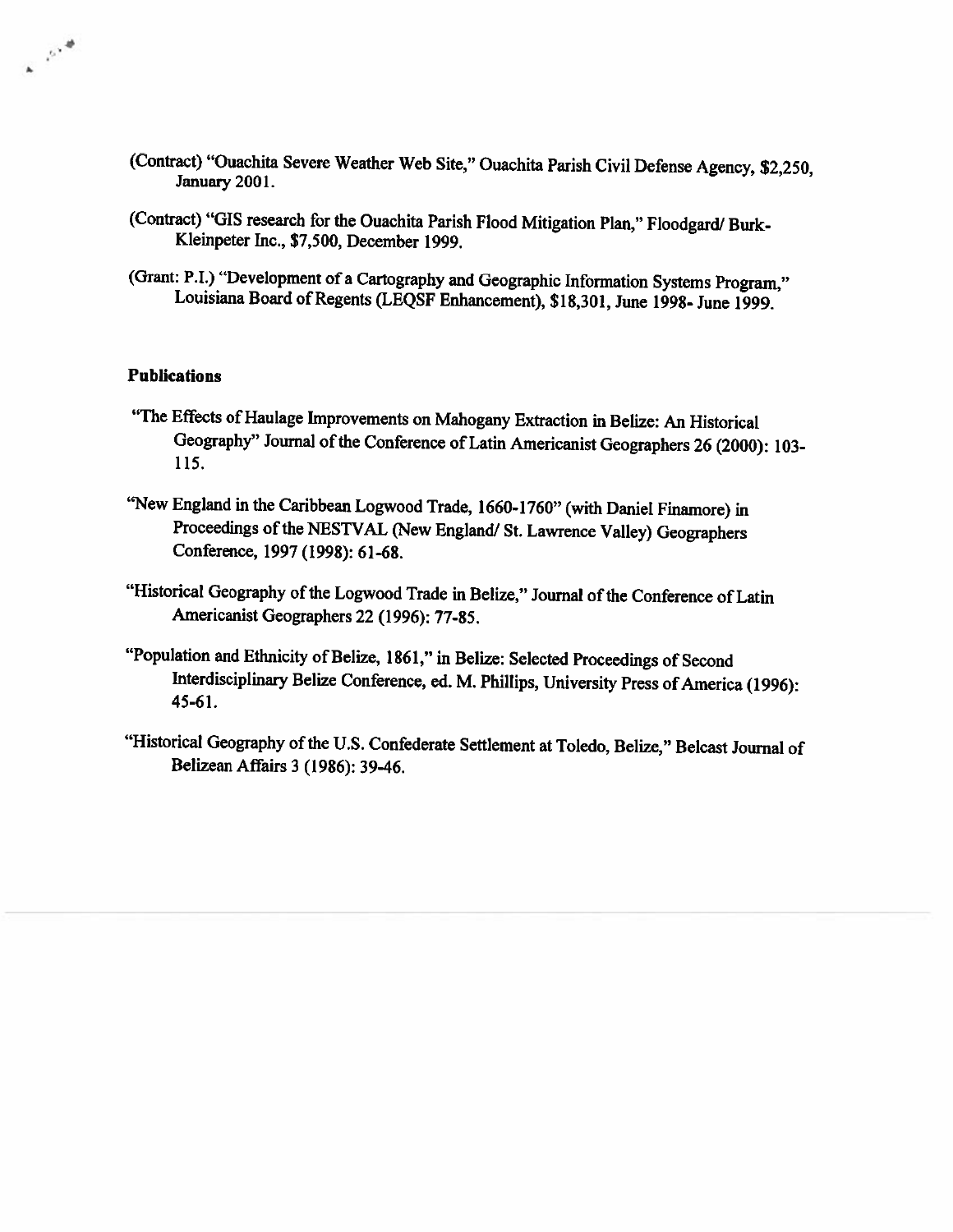## **BOARD OF SUPERVISORS FOR THE** UNIVERSITY OF LOUISIANA SYSTEM

#### PERSONNEL COMMITTEE

#### **August 23, 2018**

Item I.4. University of Louisiana at Monroe's request for approval of a title change for Dr. William Graves from Chief Business Officer to Vice President for Business Affairs effective September 1, 2018.

#### **EXECUTIVE SUMMARY**

The University requests approval to change Dr. William Graves' title as Chief Business Officer to Vice President for Business Affairs effective September 1, 2018 at an annual salary of \$149,350. The staff recommends approval.

#### **RECOMMENDATION**

It is recommended that the following resolution be adopted:

 $\omega = T$  .

 $\tilde{\chi}$  .

NOW, THEREFORE, BE IT RESOLVED, that the Board of Supervisors for the University of Louisiana System hereby approves University of Louisiana at Monroe's request for approval of a title change for Dr. William Graves from Chief Business Officer to Vice President for Business Affairs effective September 1, 2018.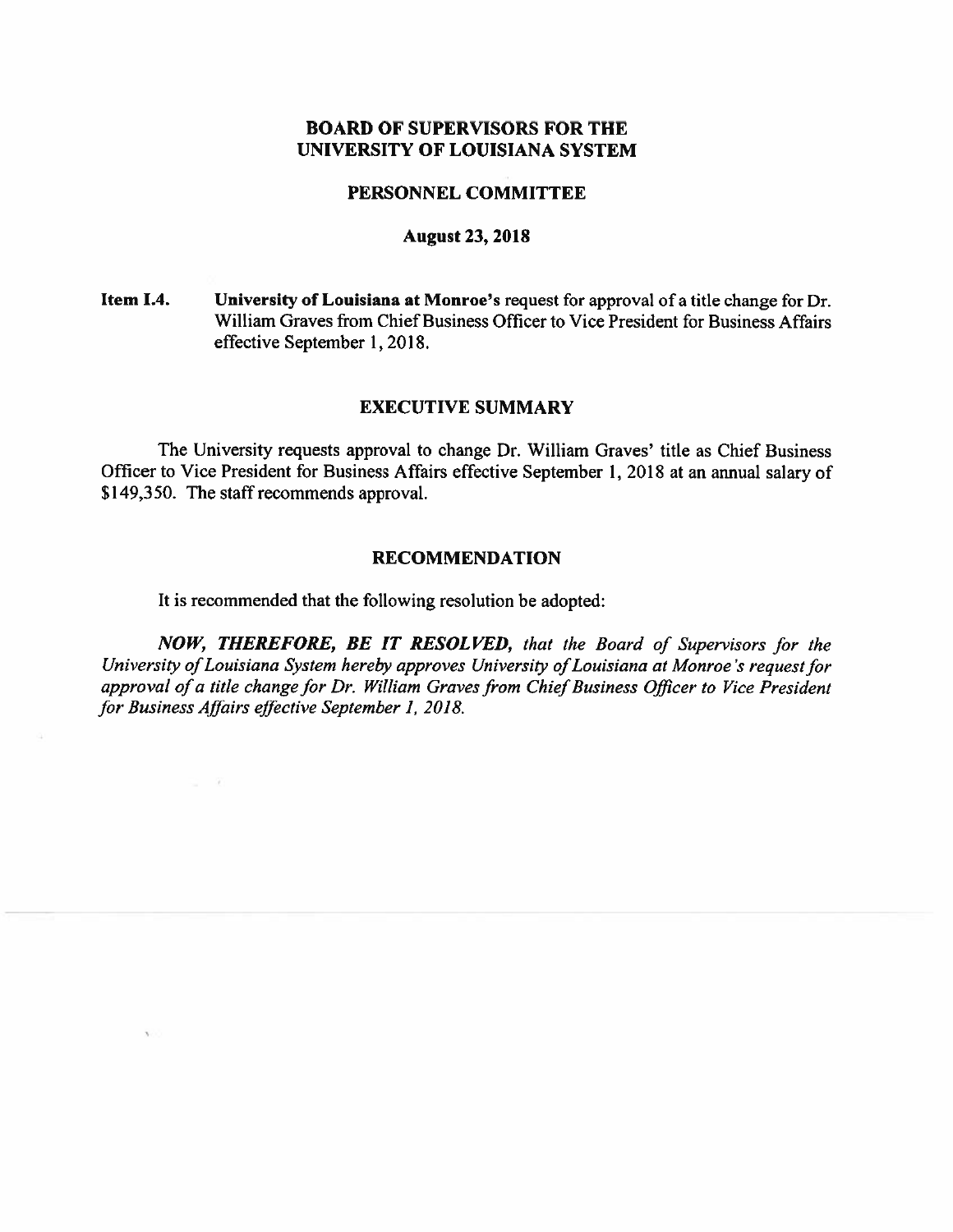

**August 13, 2018** 

Dr. James B. Henderson, President University of Louisiana System 1201 Third Street, 7-300 Baton Rouge, LA 70802

Dear Dr. Henderson:

Request permission to change Dr. William Graves' title from Chief Business Officer to Vice President for Business Affairs effective September 1, 2018. This is a name change only.

Thank you for your consideration.

Sincerely,

Nick J. Bruno, Ph.D. President



UEM is a member of the University of Louisiana System . AA/EOE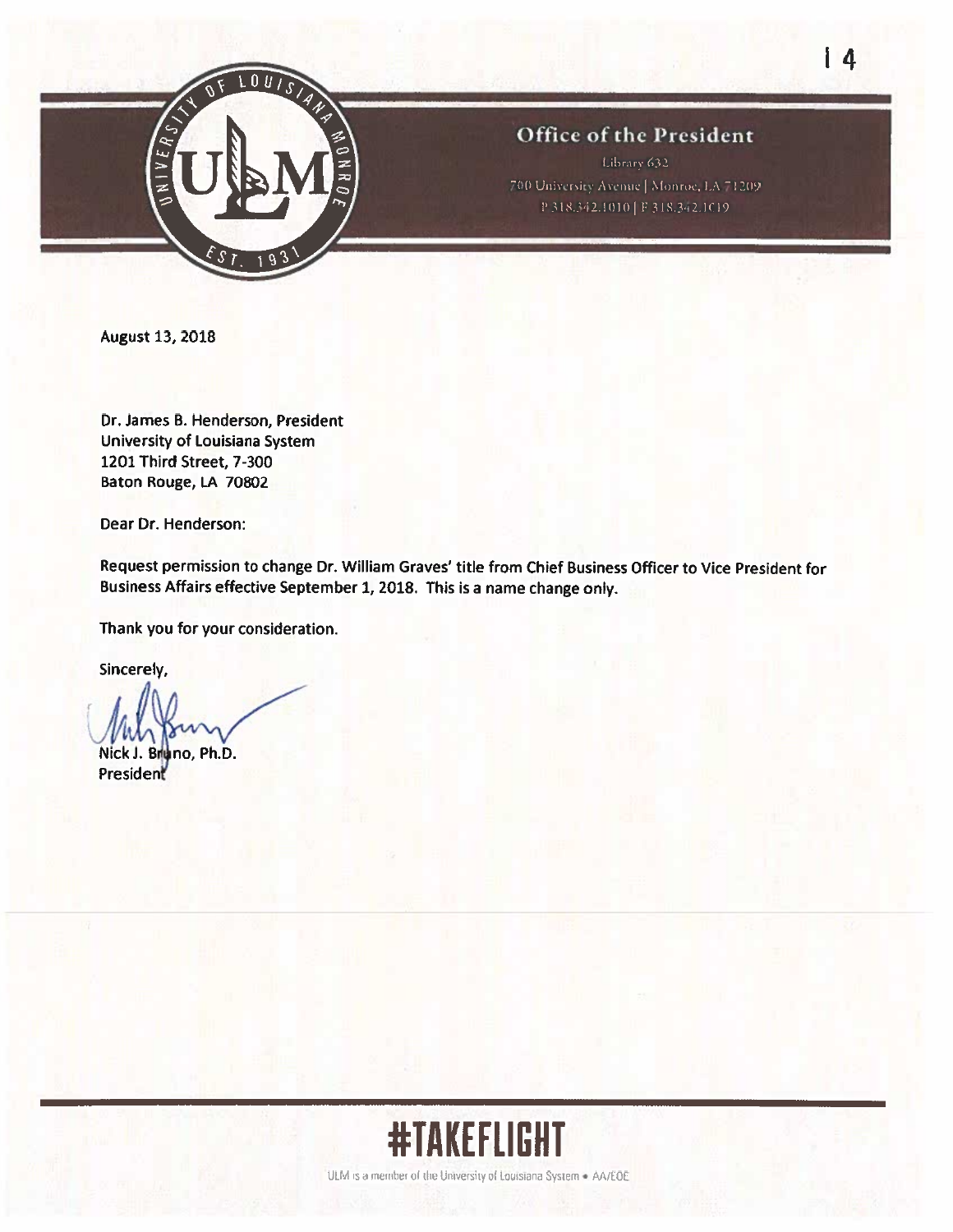## William T. Graves, PhD, CPA 436 East Frenchmans Bend Road **Monroe, LA 71203** 318-805-4369

|                                         | SKILLS SUMMARY Experienced manager with extensive background and thorough knowledge of<br>public university and community college finance and administrative issues                                                                                                                                                                                                                                                                                                                                                                                                                                                                                                                                                                                                                                                                                |
|-----------------------------------------|----------------------------------------------------------------------------------------------------------------------------------------------------------------------------------------------------------------------------------------------------------------------------------------------------------------------------------------------------------------------------------------------------------------------------------------------------------------------------------------------------------------------------------------------------------------------------------------------------------------------------------------------------------------------------------------------------------------------------------------------------------------------------------------------------------------------------------------------------|
| <b>EXPERIENCE</b><br>July 2012- present | <b>University of Louisiana at Monroe</b><br><b>Chief Business Officer</b><br>Serve as the chief fiscal officer of the university. Provides leadership in<br>financial and administrative operations including Controller, Purchasing,<br>Facilities Planning, Human Resources and Budgets.<br>Serve as liaison with the University of Louisiana System and Board<br>۰<br>of Regents on all financial and facilities issues<br>Oversee budget preparation and management of operating budget<br>۰<br>exceeding \$92 million<br>Serve on the President's Executive and Administrative Councils<br>٠                                                                                                                                                                                                                                                  |
| July 2010- July 2012                    | <b>Louisiana Delta Community College</b><br>Vice Chancellor of Finance and Administration<br>Direct the financial operations for the College. Provides leadership in<br>financial and administrative operations including Comptroller, Purchasing,<br>Information Technology, Human Resources and Facilities<br>Direct and coordinate, in concert with the Chancellor's Cabinet, the<br>٠<br>development, implementation, and monitoring of the College budgets<br>Consult with internal, legislative, federal and other independent auditors<br>۰<br>regarding the financial operations and activities of the College.<br>Maintains internal control processes that provide reliability of financial<br>٠<br>reporting, achievement of objectives, ensures efficiency and effectiveness of<br>operations and compliance with laws and regulations |
| June 2009- July 2010                    | Texas A&M University - Commerce<br><b>Comptroller/Director of Accounting</b><br>November $2009 - July 2010$<br>Manage the institution's general revenue appropriations and serve as the<br>۰<br>institutional liaison with the State Controller's Office on accounting matters<br>Oversee the office of the university bursar and accounting department<br>Compile and interpret data and financial information to advise management,<br>internal leaders and external constituents<br>Manage all financial operations of the institution, including design of the<br>fiscal systems, preparation of reports and conducting financial analysis                                                                                                                                                                                                     |

Serve as a member of the university's Finance Council which reports<br>directly to the Vice President for Business and Administration  $\bullet$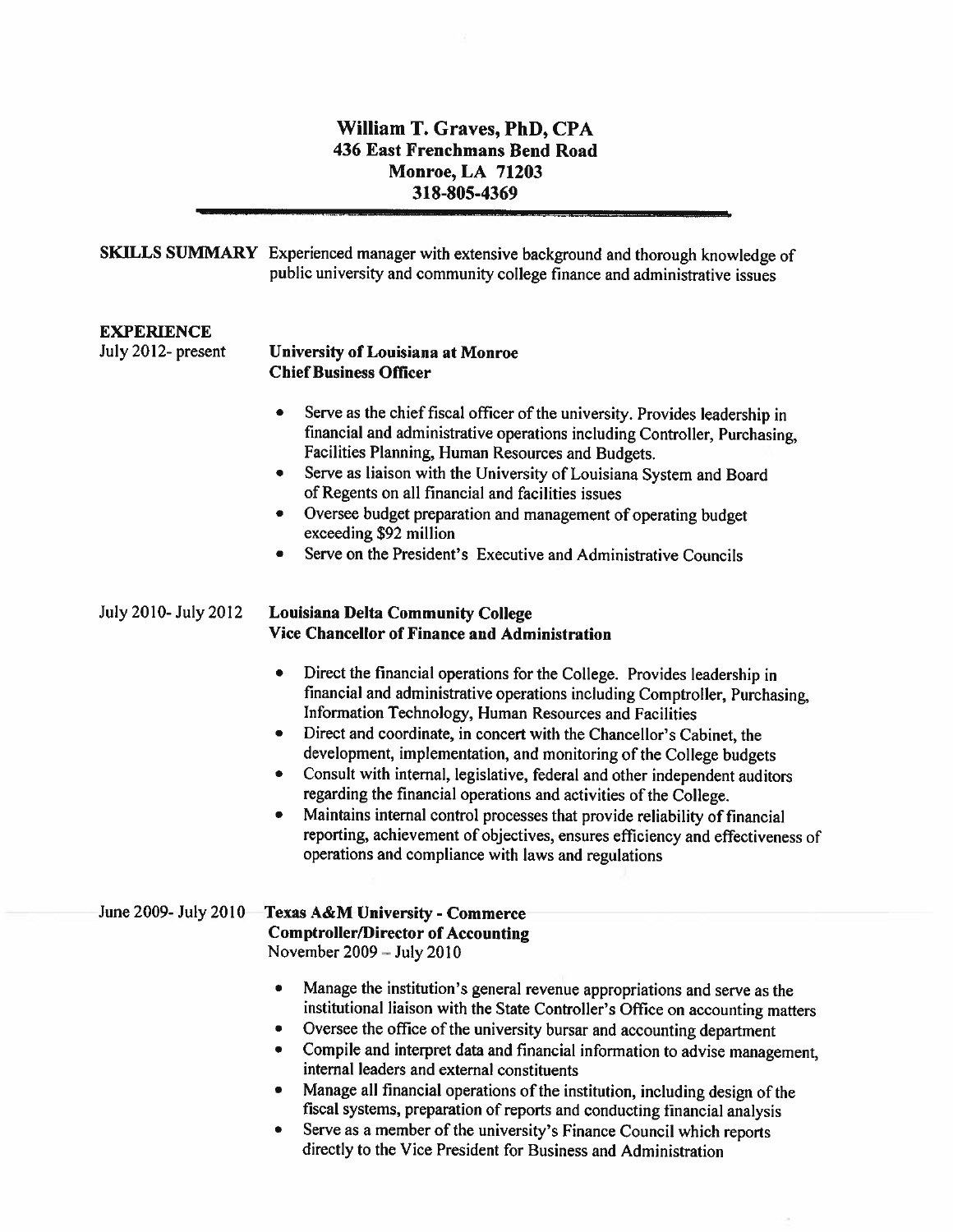## **Director of Accounting**

June  $2009 -$ November 2009

- Oversee the university general revenue appropriations and work closely  $\bullet$ with the State Comptroller's Office on accounting matters
- Oversee contracts and grants accounting of the university  $\bullet$
- Define accounting procedures and recommend accounting policies  $\bullet$
- Administer the fiscal policies, accounting procedures and internal control systems governing the daily transaction of the institution's financial resources

| June 2006-June 2009 | <b>University of Mississippi</b> |
|---------------------|----------------------------------|
|                     | <b>Sr. Financial Analyst</b>     |

- Assist in production of year-end financial statements (Fund & GASB)  $\bullet$
- Responsible for management of EBC bond issue proceeds  $\bullet$
- Assist in daily operations of the Accounting Office  $\bullet$
- Campus liaison to campaign staffs for 2008 Presidential Debate
- Various special projects as assigned by the Vice Chancellor for Administration and Finance including funding formula issues, debt structuring and analysis of construction projects and budget analysis

July 1989-June 2006 Mississippi Institutions of Higher Learning System Office Deputy Assistant Commissioner of Finance and Administration October 2003 - June 2006

- $\bullet$ Responsible for development of annual legislative budget request for the Mississippi Institutions of Higher Learning
- Responsible for the development of the annual operating budget for the IHL  $\bullet$ Board Office and consolidation of the IHL System budget
- Provide managerial support to departments that report to the Assistant  $\bullet$ Commissioner of Finance and Administration
- Work closely with the banks and external investment managers on issues related to IHL Board Office cash and investments
- Assist in the development of a new funding formula for the IHL System (based on Texas Funding Formula methodology)

Interim Assistant Commissioner of Finance and Administration February 2003 - October 2003

- Manage all financial operations of the IHL System Office which include  $\bullet$ Student Financial Aid, Risk Management, Personnel Services, Accounting and Budget
- Coordinate and facilitate monthly meetings with the Chief Financial Officers from the eight public universities
- Provide financial information to the Commissioner and Board members as  $\bullet$ requested
- Coordinate the presentation of all financial information to the State College Board at monthly meetings
- Responsible for presentation of financial information to the Legislative  $\bullet$ Budget Office, State Auditor's Office and other external agencies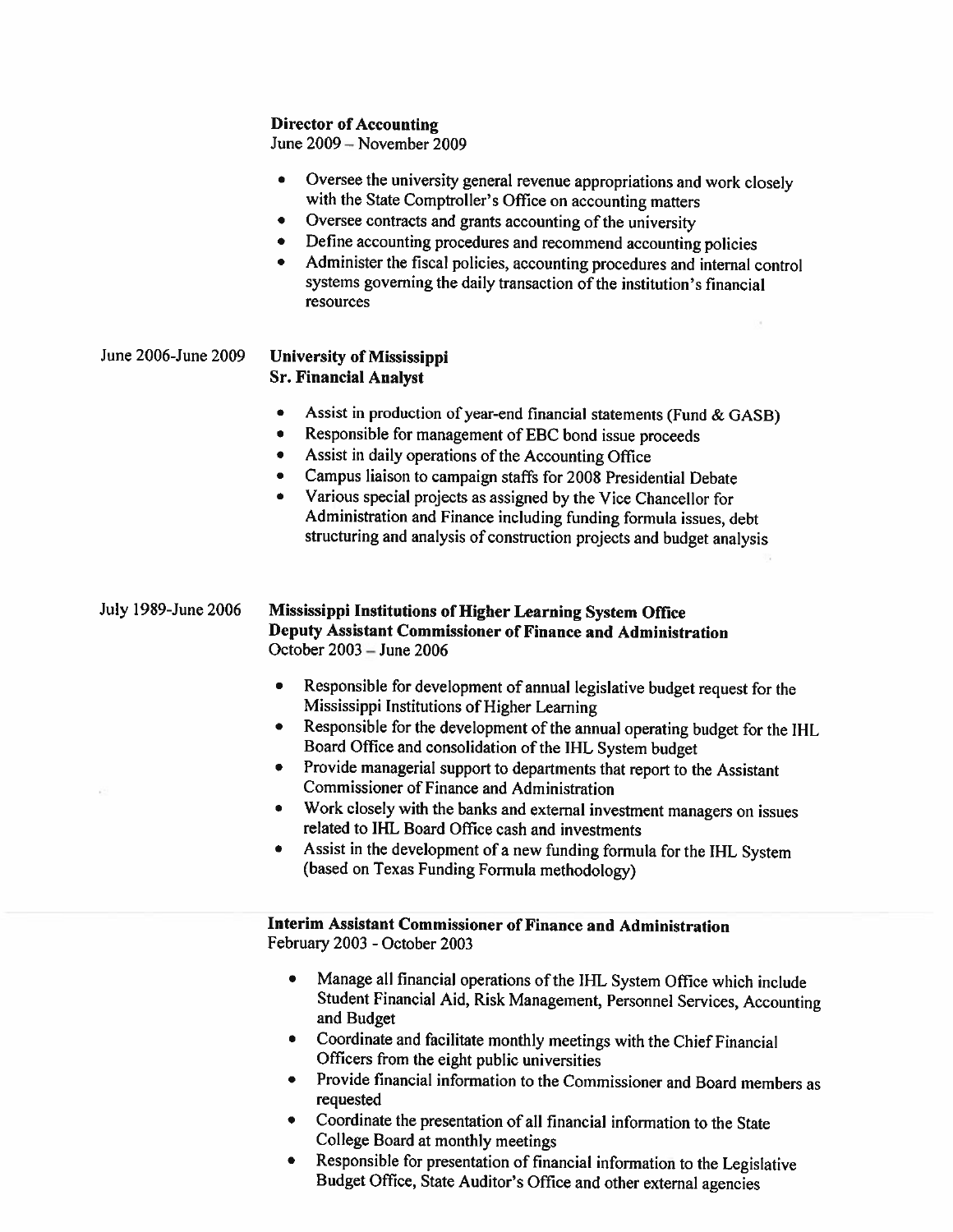## **Director of Budget and Financial Analysis**

July 2001 - February 2003

- Responsible for consolidation of financial information provided by the  $\bullet$ eight universities including annual system budget (\$2.5 Billion)
- Work closely with Chief Financial Officers on numerous financial issues,  $\bullet$ including allocation of state funding, annual budget request and analysis of operating budgets including athletics
- Provide financial information as requested to the Commissioner of  $\bullet$ Higher Education, State College Board, Universities, Legislative Budget Office and other agencies
- Prepare financial information related to Ayers programs  $\bullet$
- Work with the university legislative liaisons on finance related issues

## **Director of Accounting**

February 1996 - July 2001

- Supervise daily operations of Accounting Office including processing of  $\bullet$ monthly payroll, tax deposits and returns, and GL reconciliation
- Assured that Banner Finance System was maintained properly  $\bullet$
- Developed and maintained annual office budget of \$45 million and  $\bullet$ provided various reports on budget status including grants and contracts
- Prepared monthly and quarterly status reports and initiated  $\bullet$ reimbursements on all external grant projects
- $\bullet$ Prepared annual financial statements
- Liaison with all external financial auditors  $\bullet$

#### **Chief Accountant**

July 1991 - February 1996

- Manage all cash accounts and investments maintained by the IHL Board Office and assist in monthly payroll processing
- Assist Accounting Manager in preparation of financial statements and budget reports
- Directly involved in implementation of Banner Finance software system at the IHL Board Office

#### **Accountant**

July 1989 - July 1991

- Prepare and post journal entries to general ledger
- Reconcile all Board Office bank accounts
- Verify coding of accounts payable transactions